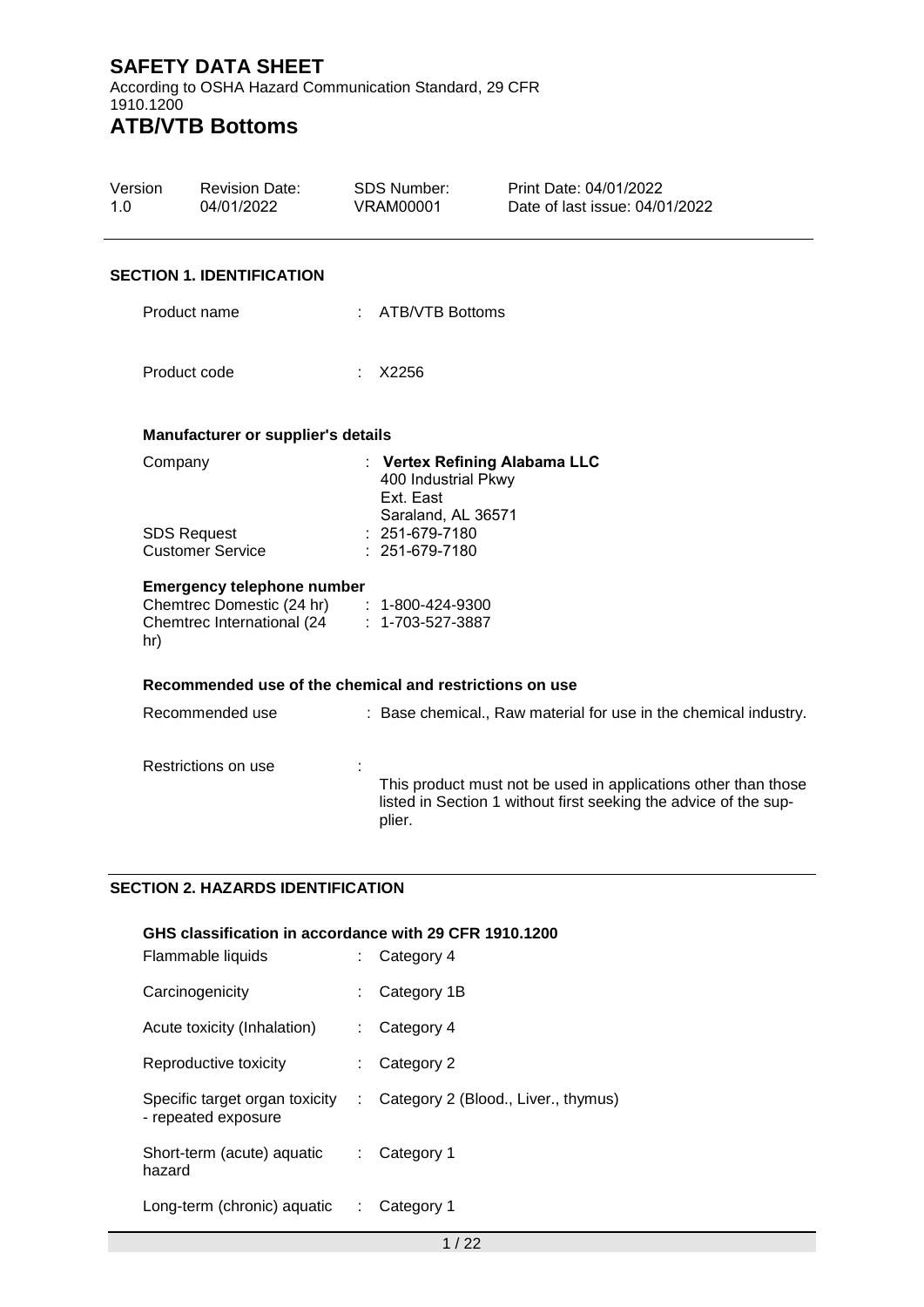According to OSHA Hazard Communication Standard, 29 CFR 1910.1200

# **ATB/VTB Bottoms**

| Version<br>1.0 | <b>Revision Date:</b><br>04/01/2022 | <b>SDS Number:</b><br><b>VRAM00001</b>                                                                             | Print Date: 04/01/2022<br>Date of last issue: 04/01/2022                                                                                                                                                                                                                                                                                                                                                                                                                                     |
|----------------|-------------------------------------|--------------------------------------------------------------------------------------------------------------------|----------------------------------------------------------------------------------------------------------------------------------------------------------------------------------------------------------------------------------------------------------------------------------------------------------------------------------------------------------------------------------------------------------------------------------------------------------------------------------------------|
| hazard         |                                     |                                                                                                                    |                                                                                                                                                                                                                                                                                                                                                                                                                                                                                              |
|                | <b>GHS label elements</b>           |                                                                                                                    |                                                                                                                                                                                                                                                                                                                                                                                                                                                                                              |
|                | Hazard pictograms                   |                                                                                                                    |                                                                                                                                                                                                                                                                                                                                                                                                                                                                                              |
|                | Signal word                         | Danger                                                                                                             |                                                                                                                                                                                                                                                                                                                                                                                                                                                                                              |
|                | <b>Hazard statements</b>            | PHYSICAL HAZARDS:<br><b>HEALTH HAZARDS:</b><br>peated exposure.<br>Blood.<br>Liver.<br>thymus                      | H227 Combustible liquid.<br>H350 May cause cancer.<br>H332 Harmful if inhaled.<br>H361 Suspected of damaging fertility or the unborn child.<br>H373 May cause damage to organs through prolonged or re-<br><b>ENVIRONMENTAL HAZARDS:</b><br>H410 Very toxic to aquatic life with long lasting effects.                                                                                                                                                                                       |
|                | Precautionary statements            | $\blacksquare$<br><b>Prevention:</b><br>stood.<br>No smoking.<br>face protection.                                  | P201 + P202 Obtain special instructions before use. Do not<br>handle until all safety precautions have been read and under-<br>P210 Keep away from heat/sparks/open flames/hot surfaces.<br>P260 Do not breathe dust/ fume/ gas/ mist/ vapours/ spray.<br>P261 Avoid breathing dust/ fume/ gas/ mist/ vapours/ spray.<br>P271 Use only outdoors or in a well-ventilated area.<br>P273 Avoid release to the environment.<br>P280 Wear protective gloves/ protective clothing/ eye protection/ |
|                |                                     | <b>Response:</b><br>attention.<br>unwell.<br>guish.<br>P391 Collect spillage.<br>Storage:<br>P405 Store locked up. | P304 + P340 IF INHALED: Remove person to fresh air and<br>keep comfortable for breathing.<br>P308 + P313 IF exposed or concerned: Get medical advice/<br>P312 Call a POISON CENTER or doctor/ physician if you feel<br>P314 Get medical advice/ attention if you feel unwell.<br>P370 + P378 In case of fire: Use appropriate media to extin-<br>P403 + P235 Store in a well-ventilated place. Keep cool.                                                                                    |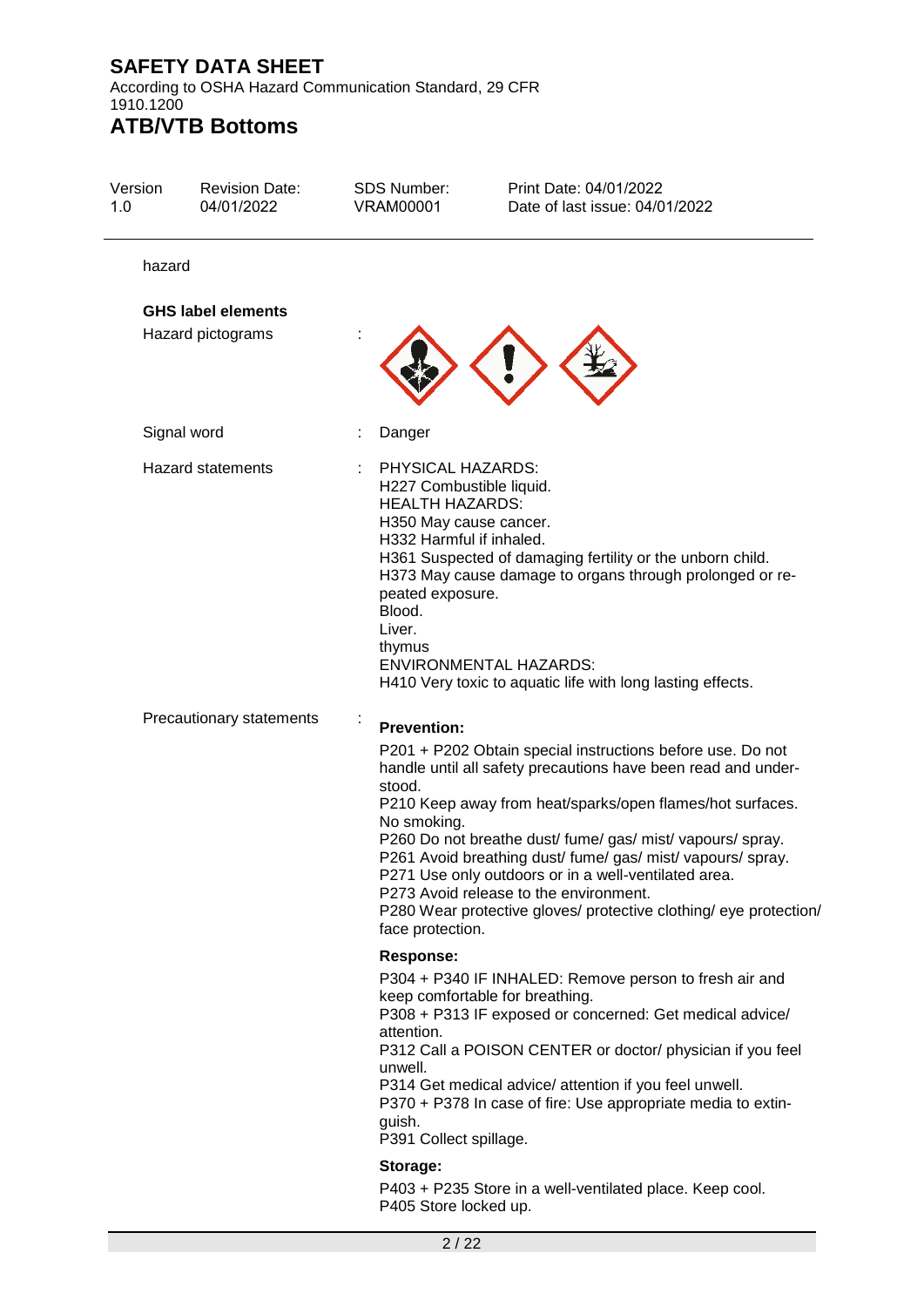According to OSHA Hazard Communication Standard, 29 CFR 1910.1200

# **ATB/VTB Bottoms**

| Version | <b>Revision Date:</b> | SDS Number: | Print Date: 04/01/2022         |
|---------|-----------------------|-------------|--------------------------------|
| 1.O     | 04/01/2022            | VRAM00001   | Date of last issue: 04/01/2022 |

#### **Disposal:**

P501 Dispose of contents and container to appropriate waste site or reclaimer in accordance with local and national regulations.

#### **Other hazards which do not result in classification**

Hydrogen sulphide (H2S), an extremely flammable and toxic gas, and other hazardous vapours may evolve and collect in the headspace of storage tanks, transport vessels and other enclosed containers.

May dull the sense of smell, so do not rely on odour as an indication of hazard.

May ignite on surfaces at temperatures above auto-ignition temperature.

This material is a static accumulator.

Even with proper grounding and bonding, this material can still accumulate an electrostatic charge.

If sufficient charge is allowed to accumulate, electrostatic discharge and ignition of flammable airvapour mixtures can occur.

Not classified as flammable but will burn.

Flammable vapours may be present even at temperatures below the flash point.

Therefore it should be treated as a potentially flammable liquid.

Contact with hot material can cause thermal burns which may result in permanent skin damage.

Repeated exposure may cause skin dryness or cracking.

The classification of this material is based on OSHA HCS 2012 criteria.

#### **SECTION 3. COMPOSITION/INFORMATION ON INGREDIENTS**

Substance / Mixture : Mixture

#### **Hazardous components**

| Chemical name                         | Synonyms                                 | CAS-No.    | Concentration (% w/w) |
|---------------------------------------|------------------------------------------|------------|-----------------------|
| Gas oils (petroleum),<br>heavy vacuum | Gas oils (petro-<br>leum), heavy         | 64741-57-7 | $0 - 100$             |
|                                       | vacuum                                   |            |                       |
| residues (petrole-<br>um), atm.tower  | Residues (pe-<br>troleum), atm.<br>tower | 64741-45-3 | $0 - 100$             |
| Residues (Petrole-<br>um), Vacuum     | Residues (pe-<br>troleum), vacu-<br>um   | 64741-56-6 | $0 - 100$             |
| fuel, diesel no. 2                    | Fuels, diesel,<br>no. 2                  | 68476-34-6 | $10 - 15$             |

Contains hydrogen sulphide, CAS # 7783-06-4.

Residues and their blends with distillates can be used as heavy fuel oils and need to be heated for use.

#### **Further information**

Contains:

| l Chemical name  | Identification number | Concentration [%] |
|------------------|-----------------------|-------------------|
| Hydrogen sulfide | 7783-06-4, 231-977-3  | - 0.04            |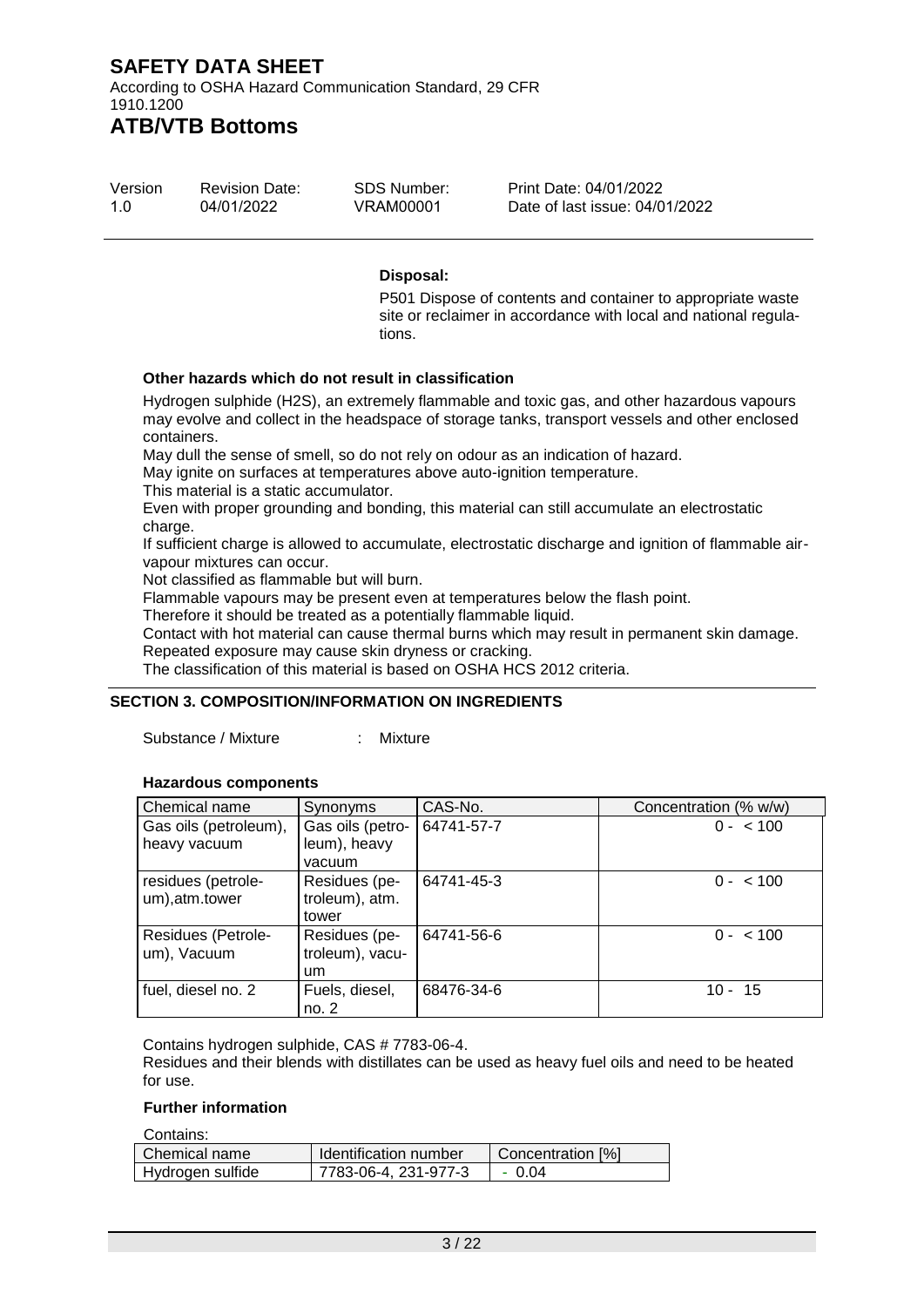According to OSHA Hazard Communication Standard, 29 CFR 1910.1200 **ATB/VTB Bottoms**

#### Version 1.0 Revision Date: 04/01/2022 SDS Number: VRAM00001 Print Date: 04/01/2022 Date of last issue: 04/01/2022 **SECTION 4. FIRST-AID MEASURES** General advice : Vapourisation of H2S that has been trapped in clothing can be dangerous to rescuers. Maintain respiratory protection to avoid contamination from the victim to rescuer. Mechanical ventilation should be used to resuscitate if at all possible. If inhaled : Call emergency number for your location / facility. Remove to fresh air. Do not attempt to rescue the victim unless proper respiratory protection is worn. If the victim has difficulty breathing or tightness of the chest, is dizzy, vomiting, or unresponsive, give 100% oxygen with rescue breathing or Cardio-Pulmonary Resuscitation as required and transport to the nearest medical facility. Casualties suffering ill effects as a result of exposure to hydrogen sulphide should be removed to fresh air. In case of skin contact : Cold product -Remove contaminated clothing. Flush exposed area with water and follow by washing with soap if available. If persistent irritation occurs, obtain medical attention. Hot product - If contact with hot product, immediately cool the burn area by flushing with large amounts of water for at least 15 minutes. Do not attempt to remove anything from the burn area. Do not apply burn creams or ointments. Cover the burn area loosely with a sterile dressing, if available. Transport to the nearest medical facility for additional treatment. All burns should receive medical attention. In case of eye contact : Cold product -Flush eye with copious quantities of water. Remove contact lenses, if present and easy to do. Continue rinsing. If persistent irritation occurs, obtain medical attention. Hot product - If contact with hot product, immediately cool the burn area by flushing with large amounts of water. Do not attempt to remove anything from the burn area. Do not apply burn creams or ointments. Remove contact lenses, if present and easy to do. Continue rinsing. Cover the burn area loosely with a sterile dressing, if available. Transport to the nearest medical facility for additional treatment. All burns should receive medical attention. If swallowed : In general no treatment is necessary unless large quantities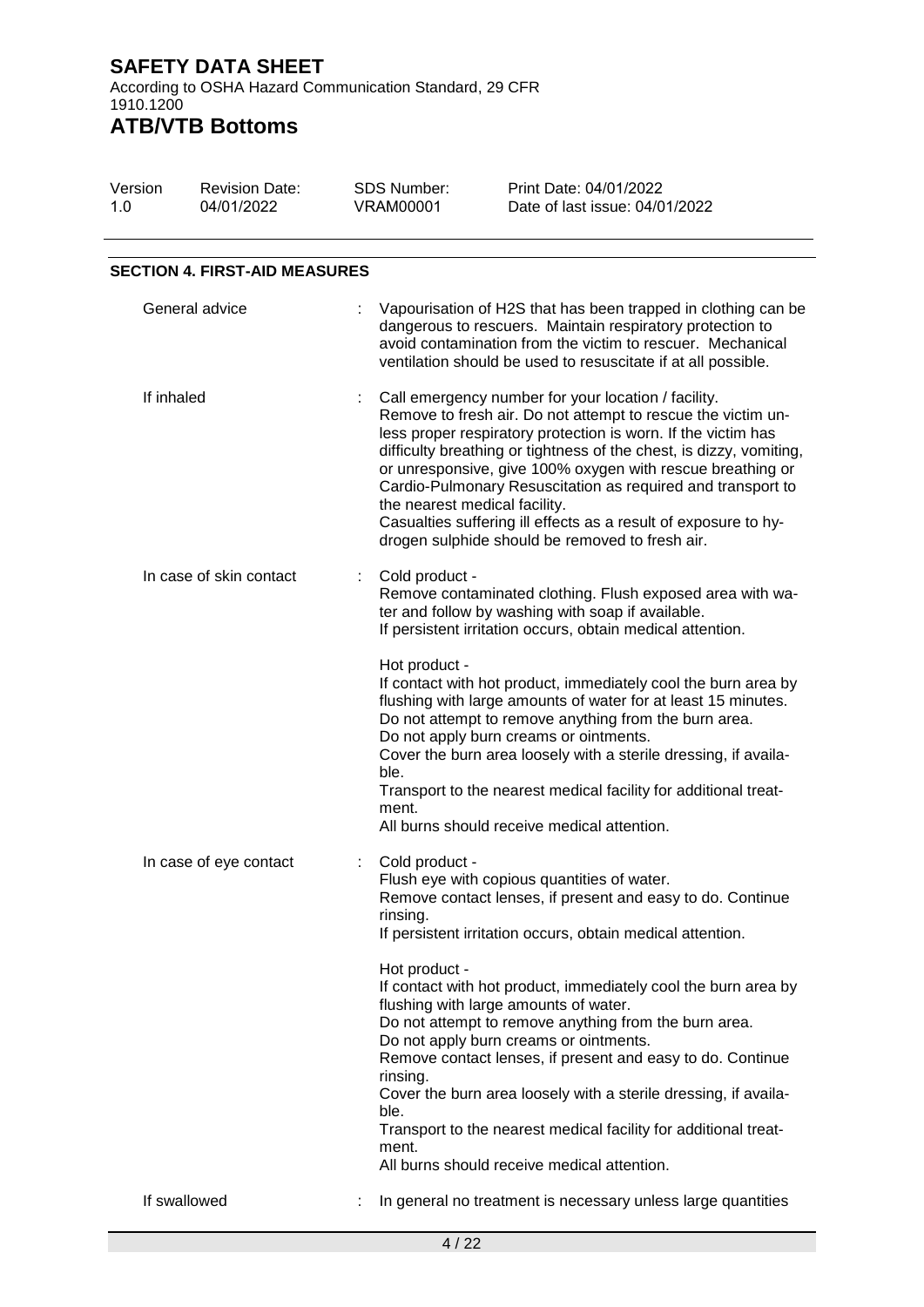According to OSHA Hazard Communication Standard, 29 CFR 1910.1200

## **ATB/VTB Bottoms**

| Version<br>1.0 | <b>Revision Date:</b><br>04/01/2022                                              | <b>SDS Number:</b><br><b>VRAM00001</b> | Print Date: 04/01/2022<br>Date of last issue: 04/01/2022                                                                                                                                                                                                                                                                                                                                                                                                                                                                                                                                                                                                                                                                                                                                    |
|----------------|----------------------------------------------------------------------------------|----------------------------------------|---------------------------------------------------------------------------------------------------------------------------------------------------------------------------------------------------------------------------------------------------------------------------------------------------------------------------------------------------------------------------------------------------------------------------------------------------------------------------------------------------------------------------------------------------------------------------------------------------------------------------------------------------------------------------------------------------------------------------------------------------------------------------------------------|
|                |                                                                                  |                                        | are swallowed, however, get medical advice.                                                                                                                                                                                                                                                                                                                                                                                                                                                                                                                                                                                                                                                                                                                                                 |
| delayed        | Most important symptoms<br>and effects, both acute and                           | loss of vision.<br>abdomen.            | Respiratory irritation signs and symptoms may include a tem-<br>porary burning sensation of the nose and throat, coughing,<br>and/or difficulty breathing.<br>Hot product - Contact with the skin can cause severe burns,<br>redness, swelling, blisters and/or tissue damage.<br>Defatting dermatitis signs and symptoms may include a burn-<br>ing sensation and/or a dried/cracked appearance.<br>Hot product - Contact with the eye can cause severe burns,<br>redness, swelling, blurred vision, and may result in permanent<br>Ingestion may result in nausea, vomiting and/or diarrhoea.<br>Liver damage may be indicated by loss of appetite, jaundice<br>(yellowish skin and eye colour), fatigue, bleeding or easy<br>bruising and sometimes pain and swelling in the upper right |
|                | Protection of first-aiders                                                       |                                        | When administering first aid, ensure that you are wearing the<br>appropriate personal protective equipment according to the<br>incident, injury and surroundings.                                                                                                                                                                                                                                                                                                                                                                                                                                                                                                                                                                                                                           |
|                | Indication of any immediate<br>medical attention and special<br>treatment needed | Treat symptomatically.                 | IMMEDIATE TREATMENT IS EXTREMELY IMPORTANT!<br>Call a doctor or poison control center for guidance.<br>Hydrogen sulphide (H2S) - CNS asphyxiant. May cause rhini-<br>tis, bronchitis and occasionally pulmonary oedema after se-<br>vere exposure. CONSIDER: Oxygen therapy. Consult a Poi-<br>son Control Center for guidance.                                                                                                                                                                                                                                                                                                                                                                                                                                                             |

#### **SECTION 5. FIRE-FIGHTING MEASURES**

| Suitable extinguishing media              | ÷. | Foam, water spray or fog. Dry chemical powder, carbon diox-<br>ide, sand or earth may be used for small fires only.                                                                                                                                                                                                                                                                                                                                                                                                                         |
|-------------------------------------------|----|---------------------------------------------------------------------------------------------------------------------------------------------------------------------------------------------------------------------------------------------------------------------------------------------------------------------------------------------------------------------------------------------------------------------------------------------------------------------------------------------------------------------------------------------|
| Unsuitable extinguishing<br>media         |    | Do not use direct water jets on the burning product as they<br>could cause a steam explosion and spread of the fire.<br>Simultaneous use of foam and water on the same surface is<br>to be avoided as water destroys the foam.                                                                                                                                                                                                                                                                                                              |
| Specific hazards during fire-<br>fighting | ÷. | Hydrogen sulphide (H2S) and other toxic sulphur oxides may<br>be given off when this material is heated. Do not depend on<br>sense of smell for warning.<br>Hazardous combustion products may include:<br>A complex mixture of airborne solid and liquid particulates and<br>gases (smoke).<br>Oxides of nitrogen<br>Oxides of sulphur.<br>Unidentified organic and inorganic compounds.<br>Flammable vapours may be present even at temperatures<br>below the flash point.<br>The vapour is heavier than air, spreads along the ground and |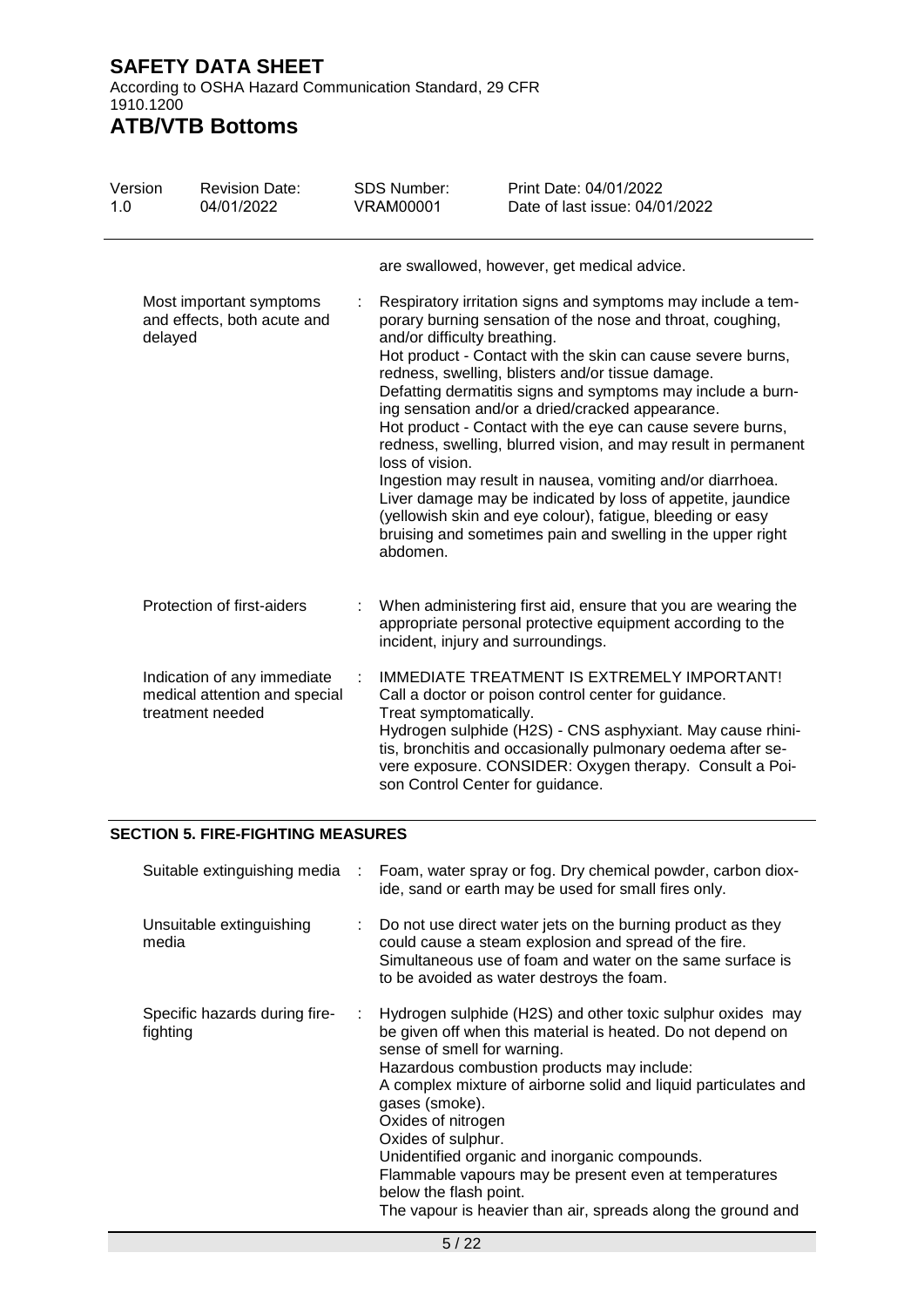According to OSHA Hazard Communication Standard, 29 CFR 1910.1200

# **ATB/VTB Bottoms**

| Version<br>1.0 | <b>Revision Date:</b><br>04/01/2022                | <b>SDS Number:</b><br><b>VRAM00001</b>   | Print Date: 04/01/2022<br>Date of last issue: 04/01/2022                                                                                                                                                                                                                                                                                                                |
|----------------|----------------------------------------------------|------------------------------------------|-------------------------------------------------------------------------------------------------------------------------------------------------------------------------------------------------------------------------------------------------------------------------------------------------------------------------------------------------------------------------|
|                |                                                    | distant ignition is possible.<br>occurs. | Will float and can be reignited on surface water.<br>Carbon monoxide may be evolved if incomplete combustion                                                                                                                                                                                                                                                            |
| ods            | Specific extinguishing meth-                       |                                          | Use water spray to cool unopened containers.                                                                                                                                                                                                                                                                                                                            |
|                | Further information                                | to evacuate immediately.                 | Keep adjacent containers cool by spraying with water.<br>If possible remove containers from the danger zone.<br>If the fire cannot be extinguished the only course of action is<br>Contain residual material at affected sites to prevent material<br>from entering drains (sewers), ditches, and waterways.                                                            |
|                | Special protective equipment :<br>for firefighters |                                          | Proper protective equipment including chemical resistant<br>gloves are to be worn; chemical resistant suit is indicated if<br>large contact with spilled product is expected. Self-Contained<br>Breathing Apparatus must be worn when approaching a fire in<br>a confined space. Select fire fighter's clothing approved to<br>relevant Standards (e.g. Europe: EN469). |

#### **SECTION 6. ACCIDENTAL RELEASE MEASURES**

| Personal precautions, protec- :<br>tive equipment and emer-<br>gency procedures |    | May ignite on surfaces at temperatures above auto-ignition<br>temperature.<br>Do not breathe fumes, vapour.<br>Do not operate electrical equipment.                                                                                                                                                                                                                                                                                                                                                                                                                                                                                                                                                                                                                                                                                                                                                                                                                                                                                     |
|---------------------------------------------------------------------------------|----|-----------------------------------------------------------------------------------------------------------------------------------------------------------------------------------------------------------------------------------------------------------------------------------------------------------------------------------------------------------------------------------------------------------------------------------------------------------------------------------------------------------------------------------------------------------------------------------------------------------------------------------------------------------------------------------------------------------------------------------------------------------------------------------------------------------------------------------------------------------------------------------------------------------------------------------------------------------------------------------------------------------------------------------------|
| Environmental precautions                                                       | ÷. | Take measures to minimise the effects on groundwater.<br>Contain residual material at affected sites to prevent material<br>from entering drains (sewers), ditches, and waterways.<br>Prevent from spreading or entering into drains, ditches or riv-<br>ers by using sand, earth, or other appropriate barriers.                                                                                                                                                                                                                                                                                                                                                                                                                                                                                                                                                                                                                                                                                                                       |
| Methods and materials for<br>containment and cleaning up                        |    | Take precautionary measures against static discharges.<br>For small liquid spills (< 1 drum), transfer by mechanical<br>means to a labeled, sealable container for product recovery or<br>safe disposal. Allow residues to evaporate or soak up with an<br>appropriate absorbent material and dispose of safely. Remove<br>contaminated soil and dispose of safely.<br>For large liquid spills (> 1 drum), transfer by mechanical<br>means such as vacuum truck to a salvage tank for recovery or<br>safe disposal. Do not flush away residues with water. Retain<br>as contaminated waste. Allow residues to evaporate or soak<br>up with an appropriate absorbent material and dispose of<br>safely. Remove contaminated soil and dispose of safely<br>Prevent from spreading or entering into drains, ditches or riv-<br>ers by using sand, earth, or other appropriate barriers.<br>Observe all relevant local and international regulations.<br>Remove contaminated clothing.<br>Evacuate the area of all non-essential personnel. |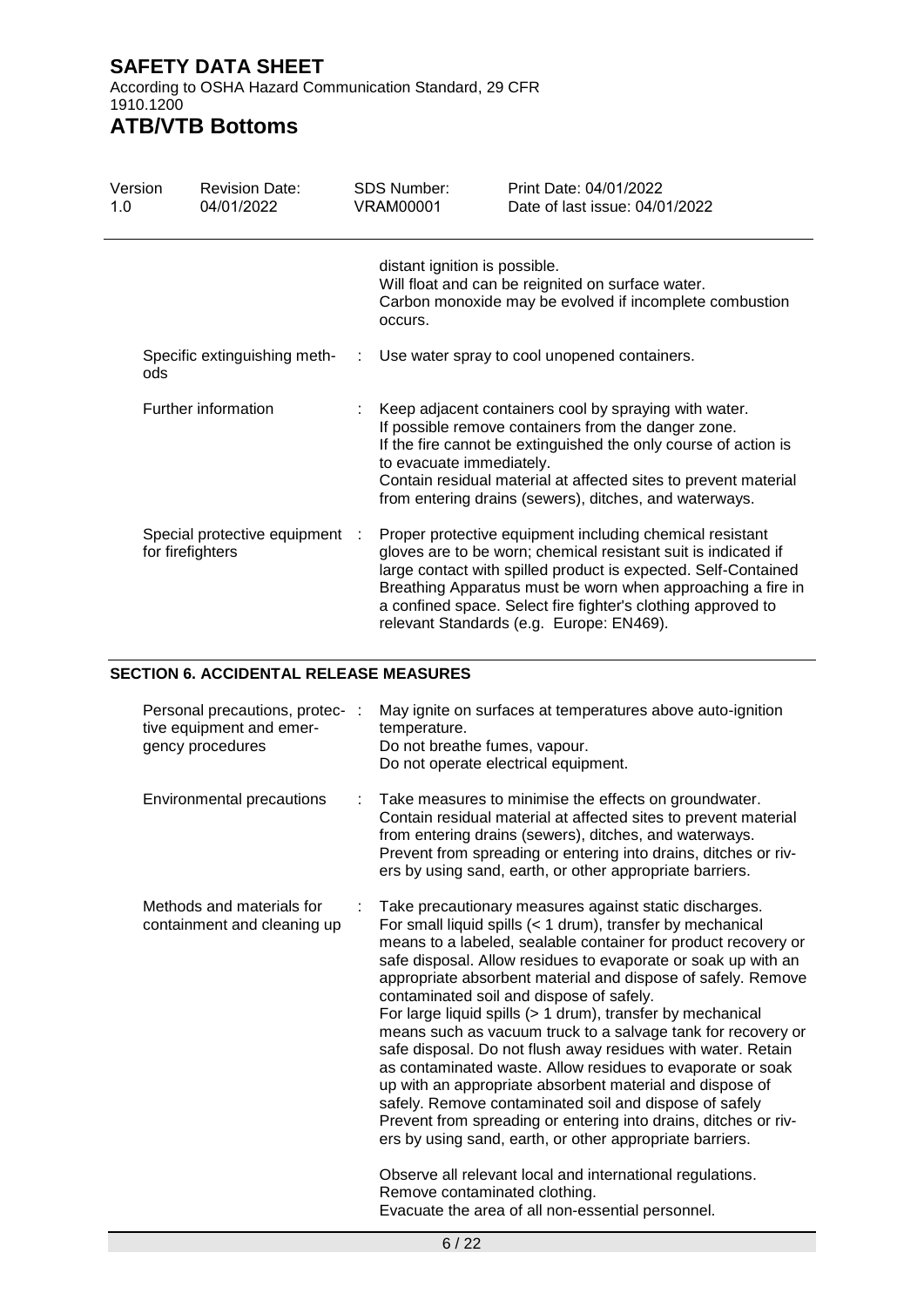According to OSHA Hazard Communication Standard, 29 CFR 1910.1200

# **ATB/VTB Bottoms**

| Version<br>1.0    | <b>Revision Date:</b><br>04/01/2022 | <b>SDS Number:</b><br><b>VRAM00001</b>                                    | Print Date: 04/01/2022<br>Date of last issue: 04/01/2022                                                                                                                                                                                                                                                                                                                                                                                                                                                                                                                                                               |
|-------------------|-------------------------------------|---------------------------------------------------------------------------|------------------------------------------------------------------------------------------------------------------------------------------------------------------------------------------------------------------------------------------------------------------------------------------------------------------------------------------------------------------------------------------------------------------------------------------------------------------------------------------------------------------------------------------------------------------------------------------------------------------------|
|                   |                                     |                                                                           | Avoid contact with skin, eyes and clothing.<br>Ventilate contaminated area thoroughly.                                                                                                                                                                                                                                                                                                                                                                                                                                                                                                                                 |
| Additional advice |                                     | this Safety Data Sheet.<br>cannot be contained.<br>Annex 1 Regulation 26. | : For guidance on selection of personal protective equipment<br>see Chapter 8 of this Safety Data Sheet.<br>Notify authorities if any exposure to the general public or the<br>environment occurs or is likely to occur.<br>For guidance on disposal of spilled material see Chapter 13 of<br>Local authorities should be advised if significant spillages<br>Maritime spillages should be dealt with using a Shipboard Oil<br>Pollution Emergency Plan (SOPEP), as required by MARPOL                                                                                                                                 |
|                   |                                     | (800) 424-8802.<br>8802.                                                  | This material is covered by EPA's Comprehensive Environ-<br>mental Response, Compensation and Liability Act (CERCLA)<br>Petroleum Exclusion. Therefore, releases to the environment<br>may not be reportable under CERCLA.<br>U.S. regulations may require reporting releases of this materi-<br>al to the environment which exceed the reportable quantity<br>(refer to Chapter 15) to the National Response Center at<br>Under Section 311 of the Clean Water Act (CWA) this material<br>is considered an oil. As such, spills into surface waters must<br>be reported to the National Response Center at (800) 424- |

#### **SECTION 7. HANDLING AND STORAGE**

| <b>Technical measures</b> | Avoid breathing of or direct contact with material. Only use in<br>well ventilated areas. Wash thoroughly after handling. For<br>guidance on selection of personal protective equipment see<br>Chapter 8 of this Safety Data Sheet.<br>Use the information in this data sheet as input to a risk as-<br>sessment of local circumstances to help determine appropri-<br>ate controls for safe handling, storage and disposal of this<br>material.<br>Prevent spillages.<br>Contaminated leather articles including shoes cannot be de-<br>contaminated and should be destroyed to prevent reuse.<br>Ensure that all local regulations regarding handling and stor-<br>age facilities are followed. |
|---------------------------|---------------------------------------------------------------------------------------------------------------------------------------------------------------------------------------------------------------------------------------------------------------------------------------------------------------------------------------------------------------------------------------------------------------------------------------------------------------------------------------------------------------------------------------------------------------------------------------------------------------------------------------------------------------------------------------------------|
| Advice on safe handling   | The inherent toxic and olfactory (sense of smell) fatiguing<br>properties of hydrogen sulphide require that air monitoring<br>alarms be used if concentrations are expected to reach harm-<br>ful levels such as in enclosed spaces, heated transport ves-<br>sels and spill or leak situations. If the air concentration ex-<br>ceeds 10 ppm, the area should be evacuated unless respira-<br>tory protection is in use.<br>Ensure that all local regulations regarding handling and stor-                                                                                                                                                                                                       |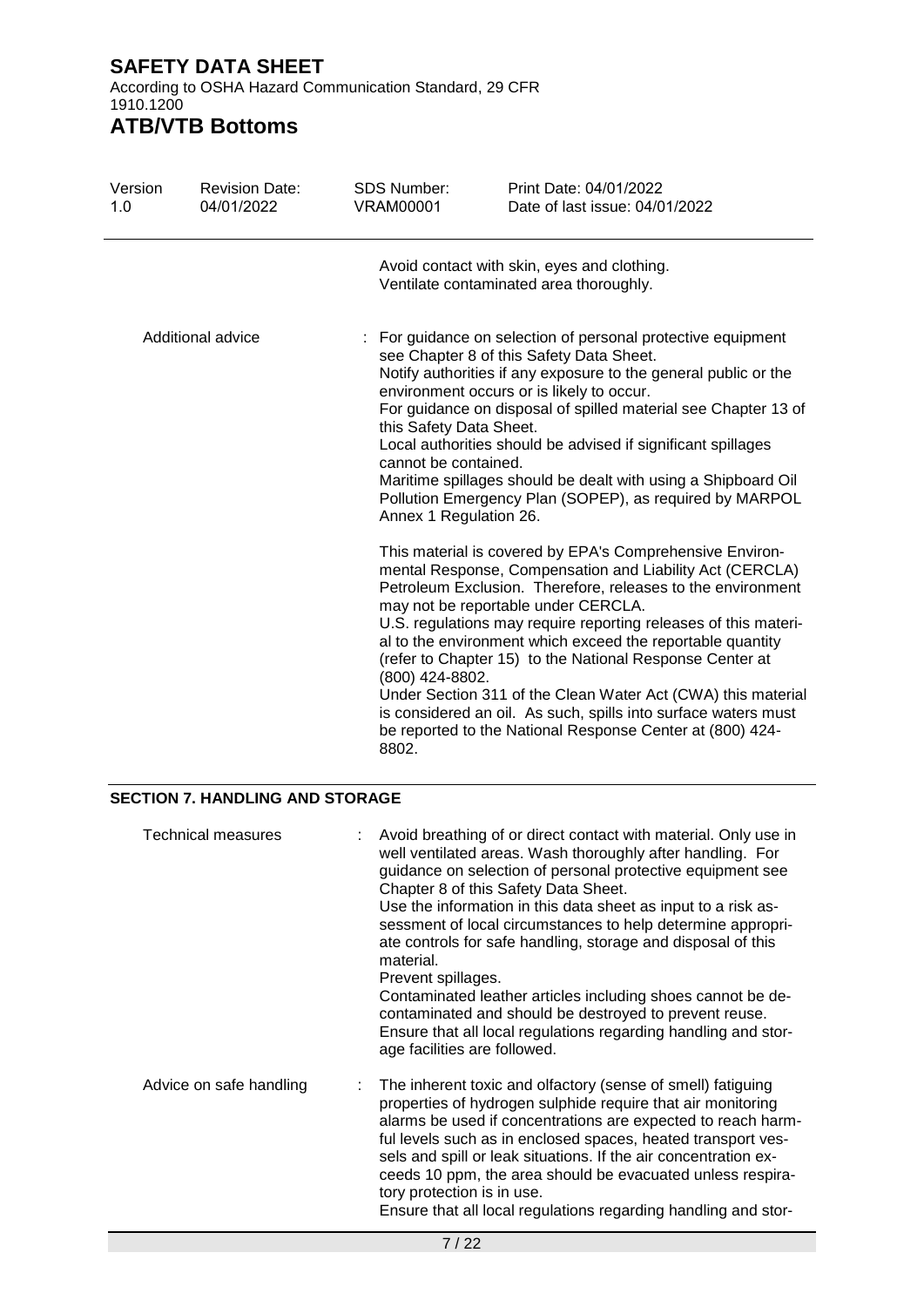According to OSHA Hazard Communication Standard, 29 CFR 1910.1200

# **ATB/VTB Bottoms**

| Version<br>1.0 | <b>Revision Date:</b><br>04/01/2022           | <b>SDS Number:</b><br><b>VRAM00001</b>                                                                                                                                                                | Print Date: 04/01/2022<br>Date of last issue: 04/01/2022                                                                                                                                                                                                                                                                                                                                                                                                                                                                                                                                                                                                                                                                                                                                                                                                                                                                                                                                                                                                                                                                                                                                                                                                                                    |
|----------------|-----------------------------------------------|-------------------------------------------------------------------------------------------------------------------------------------------------------------------------------------------------------|---------------------------------------------------------------------------------------------------------------------------------------------------------------------------------------------------------------------------------------------------------------------------------------------------------------------------------------------------------------------------------------------------------------------------------------------------------------------------------------------------------------------------------------------------------------------------------------------------------------------------------------------------------------------------------------------------------------------------------------------------------------------------------------------------------------------------------------------------------------------------------------------------------------------------------------------------------------------------------------------------------------------------------------------------------------------------------------------------------------------------------------------------------------------------------------------------------------------------------------------------------------------------------------------|
|                |                                               | age facilities are followed.<br>sources. Avoid sparks.<br>Earth all equipment.<br>vapours, mists or aerosols.<br>rials in order to prevent fires.<br>cur.<br>charges.<br>mation.<br>dling operations. | Avoid prolonged or repeated contact with skin.<br>When using do not eat or drink.<br>Extinguish any naked flames. Do not smoke. Remove ignition<br>Use local exhaust ventilation if there is risk of inhalation of<br>Properly dispose of any contaminated rags or cleaning mate-<br>Even with proper grounding and bonding, this material can still<br>accumulate an electrostatic charge.<br>If sufficient charge is allowed to accumulate, electrostatic dis-<br>charge and ignition of flammable air-vapour mixtures can oc-<br>Be aware of handling operations that may give rise to addi-<br>tional hazards that result from the accumulation of static<br>These include but are not limited to pumping (especially turbu-<br>lent flow), mixing, filtering, splash filling, cleaning and filling of<br>tanks and containers, sampling, switch loading, gauging, vac-<br>uum truck operations, and mechanical movements.<br>These activities may lead to static discharge e.g. spark for-<br>Restrict line velocity during pumping in order to avoid genera-<br>tion of electrostatic discharge $( \leq 1 \text{ m/s} )$ until fill pipe submerged<br>to twice its diameter, then $\leq$ 7 m/s). Avoid splash filling.<br>Do NOT use compressed air for filling, discharging, or han- |
|                | Avoidance of contact                          | Strong oxidising agents.                                                                                                                                                                              |                                                                                                                                                                                                                                                                                                                                                                                                                                                                                                                                                                                                                                                                                                                                                                                                                                                                                                                                                                                                                                                                                                                                                                                                                                                                                             |
|                | <b>Product Transfer</b>                       | Handling section.                                                                                                                                                                                     | : Avoid splash filling Wait 2 minutes after tank filling (for tanks<br>such as those on road tanker vehicles) before opening hatch-<br>es or manholes. Wait 30 minutes after tank filling (for large<br>storage tanks) before opening hatches or manholes. Keep<br>containers closed when not in use. Refer to guidance under                                                                                                                                                                                                                                                                                                                                                                                                                                                                                                                                                                                                                                                                                                                                                                                                                                                                                                                                                               |
|                | Further information on stor-<br>age stability | Prevent ingress of water.<br>Tank storage:<br>mum 15 cm).                                                                                                                                             | Drum and small container storage:<br>Drums should be stacked to a maximum of 3 high.<br>Use properly labeled and closable containers.<br>Tanks must be specifically designed for use with this product.<br>Bulk storage tanks should be diked (bunded).<br>Locate tanks away from heat and other sources of ignition.<br>Tanks should be fitted with heating coils.<br>Ensure heating coils are always covered with product (mini-<br>Electrostatic charges will be generated during pumping.<br>Electrostatic discharge may cause fire. Ensure electrical con-<br>tinuity by bonding and grounding (earthing) all equipment to                                                                                                                                                                                                                                                                                                                                                                                                                                                                                                                                                                                                                                                             |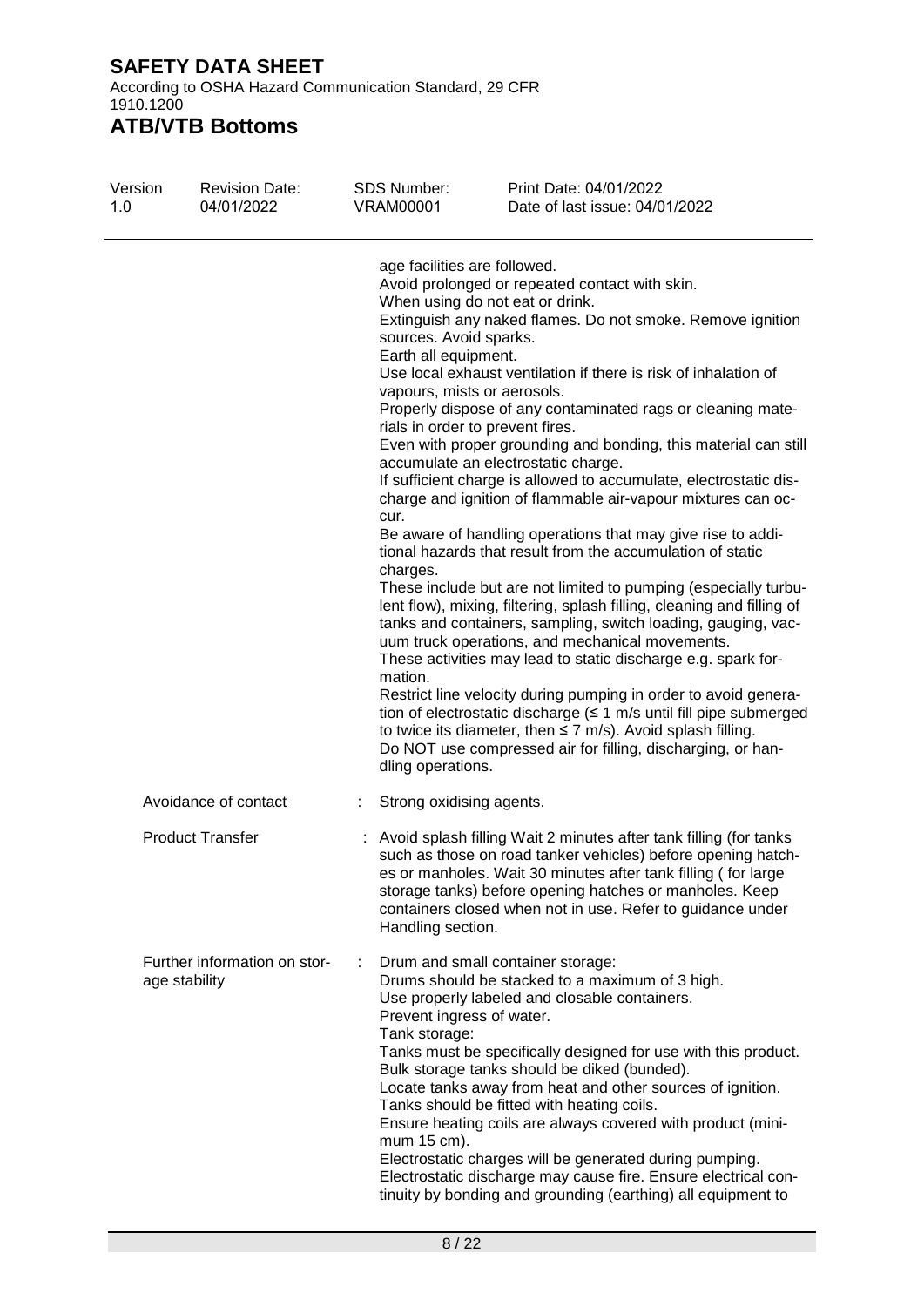According to OSHA Hazard Communication Standard, 29 CFR 1910.1200

### **ATB/VTB Bottoms**

| Version<br>1.0 | <b>Revision Date:</b><br>04/01/2022 | SDS Number:<br><b>VRAM00001</b>            | Print Date: 04/01/2022<br>Date of last issue: 04/01/2022                                                                                                                                                                                                                                                                                                                                                                                                                                                                                                                                                                                                                                                                                                                                                                                                                                                                                                           |
|----------------|-------------------------------------|--------------------------------------------|--------------------------------------------------------------------------------------------------------------------------------------------------------------------------------------------------------------------------------------------------------------------------------------------------------------------------------------------------------------------------------------------------------------------------------------------------------------------------------------------------------------------------------------------------------------------------------------------------------------------------------------------------------------------------------------------------------------------------------------------------------------------------------------------------------------------------------------------------------------------------------------------------------------------------------------------------------------------|
|                |                                     | reduce the risk.<br>ble.                   | The vapours in the head space of the storage vessel may lie<br>in the flammable/explosive range and hence may be flamma-<br>Refer to section 15 for any additional specific legislation cov-<br>ering the packaging and storage of this product.                                                                                                                                                                                                                                                                                                                                                                                                                                                                                                                                                                                                                                                                                                                   |
|                | Packaging material                  | ÷                                          | Suitable material: For containers, or container linings use mild<br>steel, stainless steel., Aluminium may also be used for appli-<br>cations where it does not present an unnecessary fire hazard.,<br>Examples of suitable materials are: high density polyethylene<br>(HDPE) and Viton (FKM), which have been specifically tested<br>for compatibility with this product., For container linings, use<br>amine-adduct cured epoxy paint., For seals and gaskets use:<br>graphite, PTFE, Viton A, Viton B.<br>Unsuitable material: Some synthetic materials may be unsuit-<br>able for containers or container linings depending on the ma-<br>terial specification and intended use. Examples of materials to<br>avoid are: natural rubber (NR), nitrile rubber (NBR), ethylene<br>propylene rubber (EPDM), polymethyl methacrylate (PMMA),<br>polystyrene, polyvinyl chloride (PVC), polyisobutylene., How-<br>ever, some may be suitable for glove materials. |
|                | <b>Container Advice</b>             |                                            | : Containers, even those that have been emptied, can contain<br>explosive vapours. Do not cut, drill, grind, weld or perform<br>similar operations on or near containers.                                                                                                                                                                                                                                                                                                                                                                                                                                                                                                                                                                                                                                                                                                                                                                                          |
|                | Specific use(s)                     | : Not applicable                           |                                                                                                                                                                                                                                                                                                                                                                                                                                                                                                                                                                                                                                                                                                                                                                                                                                                                                                                                                                    |
|                |                                     | on Static Electricity).<br>stance/mixture. | See additional references that provide safe handling practices<br>for liquids that are determined to be static accumulators:<br>American Petroleum Institute 2003 (Protection Against Igni-<br>tions Arising out of Static, Lightning and Stray Currents) or<br>National Fire Protection Agency 77 (Recommended Practices<br>IEC/TS 60079-32-1: Electrostatic hazards, guidance<br>Consult the technical guidelines for the use of this sub-                                                                                                                                                                                                                                                                                                                                                                                                                                                                                                                       |

### **SECTION 8. EXPOSURE CONTROLS AND PERSONAL PROTECTION**

#### **Components with workplace control parameters**

| Components         | CAS-No.    | Value type<br>(Form of<br>exposure)        | Control parame-<br>ters / Permissible<br>concentration | <b>Basis</b> |
|--------------------|------------|--------------------------------------------|--------------------------------------------------------|--------------|
| fuel, diesel no. 2 | 68476-34-6 | TWA (Inhal-<br>able fraction<br>and vapor) | $100 \text{ mg/m}$<br>(total hydrocar-<br>bons)        | <b>ACGIH</b> |

#### **Biological occupational exposure limits**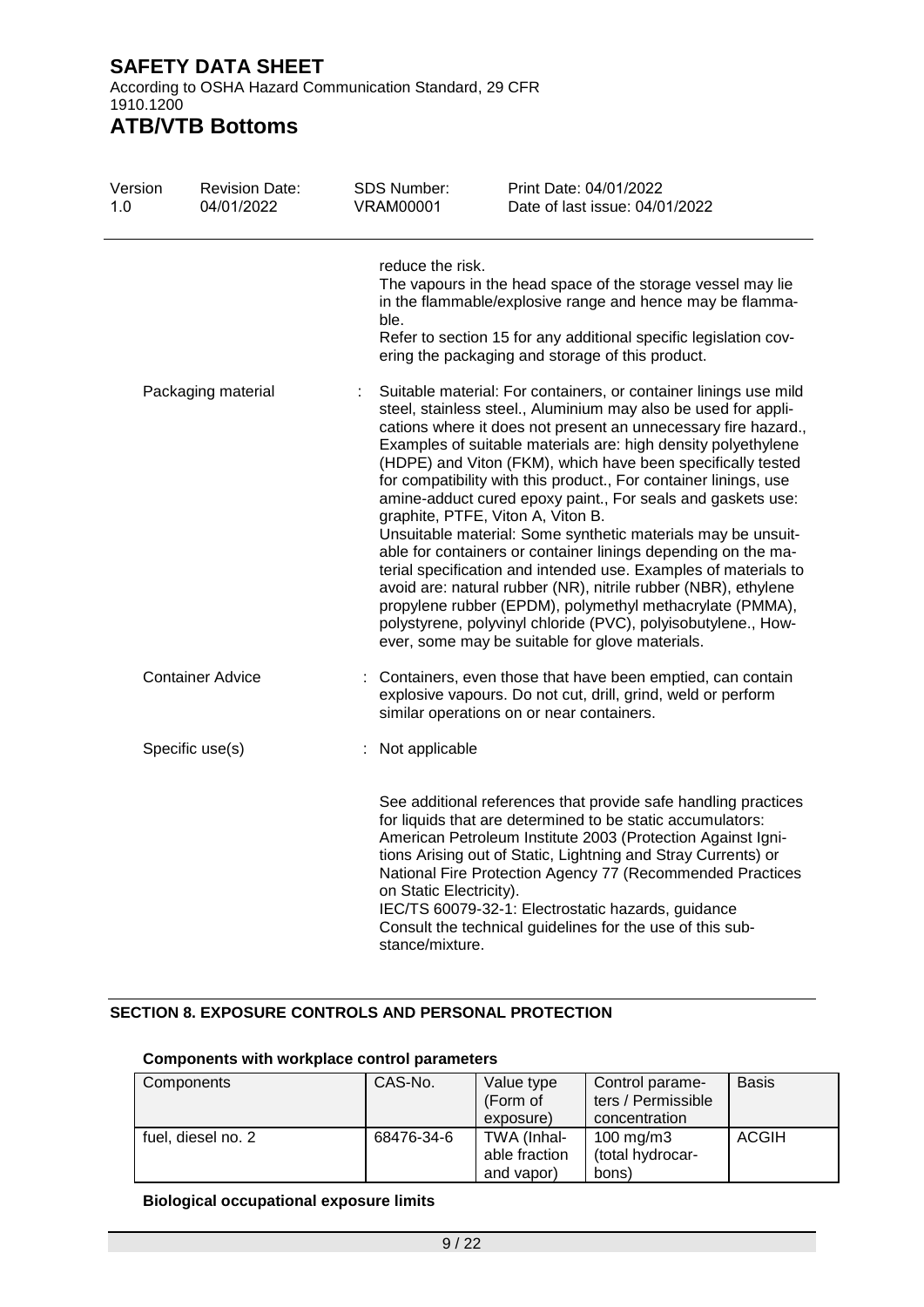According to OSHA Hazard Communication Standard, 29 CFR 1910.1200 **ATB/VTB Bottoms**

| Version | <b>Revision Date:</b> | SDS Number: | Print Date: 04/01/2022         |
|---------|-----------------------|-------------|--------------------------------|
| 1.0     | 04/01/2022            | VRAM00001   | Date of last issue: 04/01/2022 |

No biological limit allocated.

#### **Monitoring Methods**

Monitoring of the concentration of substances in the breathing zone of workers or in the general workplace may be required to confirm compliance with an OEL and adequacy of exposure controls. For some substances biological monitoring may also be appropriate.

Validated exposure measurement methods should be applied by a competent person and samples analysed by an accredited laboratory.

Examples of sources of recommended exposure measurement methods are given below or contact the supplier. Further national methods may be available.

National Institute of Occupational Safety and Health (NIOSH), USA: Manual of Analytical Methods http://www.cdc.gov/niosh/

Occupational Safety and Health Administration (OSHA), USA: Sampling and Analytical Methods http://www.osha.gov/

Health and Safety Executive (HSE), UK: Methods for the Determination of Hazardous Substances http://www.hse.gov.uk/

Institut für Arbeitsschutz Deutschen Gesetzlichen Unfallversicherung (IFA) , Germany http://www.dguv.de/inhalt/index.jsp

L'Institut National de Recherche et de Securité, (INRS), France http://www.inrs.fr/accueil

**Engineering measures** : The level of protection and types of controls necessary will vary depending upon potential exposure conditions. Select controls based on a risk assessment of local circumstances. Appropriate measures include: Use sealed systems as far as possible. Firewater monitors and deluge systems are recommended. Adequate explosion-proof ventilation to control airborne concentrations below the exposure guidelines/limits. Local exhaust ventilation is recommended. Eye washes and showers for emergency use.

General Information:

Consider technical advances and process upgrades (including automation) for the elimination of releases. Minimise exposure using measures such as closed systems, dedicated facilities and suitable general/local exhaust ventilation. Drain down systems and clear transfer lines prior to breaking containment. Clean/flush equipment, where possible, prior to maintenance. Where there is potential for exposure: restrict access to authorised persons; provide specific activity training to operators to minimise exposures; wear suitable gloves and coveralls to prevent skin contamination; wear respiratory protection when there is potential for inhalation; clear up spills immediately and dispose of wastes safely.Ensure safe systems of work or equivalent arrangements are in place to manage risks. Regularly inspect, test and maintain all control measures. Consider the need for risk based health surveillance.

Do not ingest. If swallowed then seek immediate medical assistance.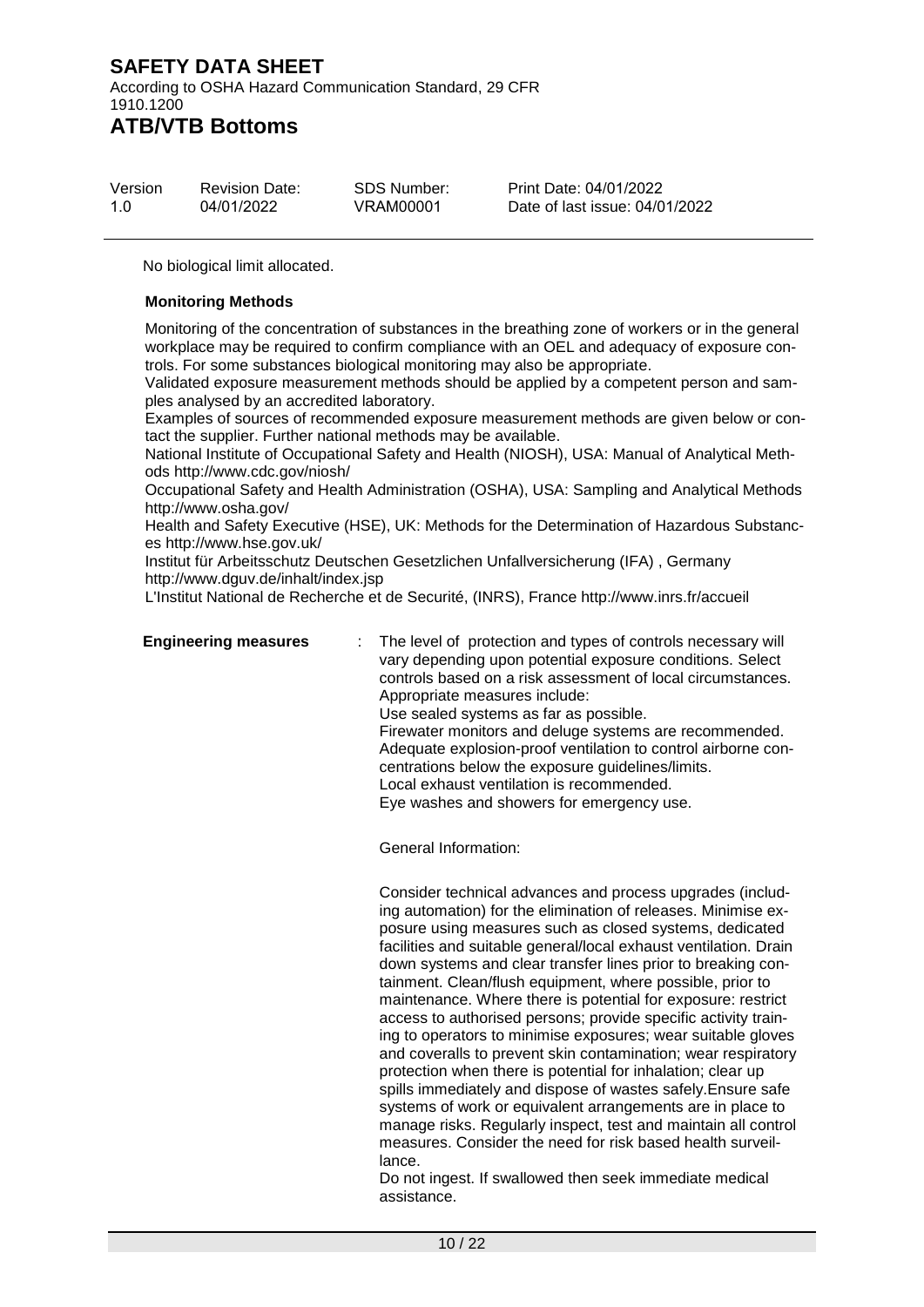According to OSHA Hazard Communication Standard, 29 CFR 1910.1200 **ATB/VTB Bottoms**

| Version | <b>Revision Date:</b> | SDS Number: | Print Date: 04/01/2022         |
|---------|-----------------------|-------------|--------------------------------|
| 1.0     | 04/01/2022            | VRAM00001   | Date of last issue: 04/01/2022 |

#### **Personal protective equipment**

| Respiratory protection   | If engineering controls do not maintain airborne concentra-<br>tions to a level which is adequate to protect worker health,<br>select respiratory protection equipment suitable for the spe-<br>cific conditions of use and meeting relevant legislation.<br>Check with respiratory protective equipment suppliers.<br>Where air-filtering respirators are suitable, select an appro-<br>priate combination of mask and filter.<br>Where air-filtering respirators are unsuitable (e.g. airborne<br>concentrations are high, risk of oxygen deficiency, confined<br>space) use appropriate positive pressure breathing appa-<br>ratus.<br>All respiratory protection equipment and use must be in ac-<br>cordance with local regulations.                                                                                                                                                                                                                                                                                                                                                                                                          |
|--------------------------|----------------------------------------------------------------------------------------------------------------------------------------------------------------------------------------------------------------------------------------------------------------------------------------------------------------------------------------------------------------------------------------------------------------------------------------------------------------------------------------------------------------------------------------------------------------------------------------------------------------------------------------------------------------------------------------------------------------------------------------------------------------------------------------------------------------------------------------------------------------------------------------------------------------------------------------------------------------------------------------------------------------------------------------------------------------------------------------------------------------------------------------------------|
|                          | Respirator selection, use and maintenance should be in ac-<br>cordance with the requirements of the OSHA Respiratory<br>Protection Standard, 29 CFR 1910.134.                                                                                                                                                                                                                                                                                                                                                                                                                                                                                                                                                                                                                                                                                                                                                                                                                                                                                                                                                                                      |
|                          | Select a filter suitable for the combination of organic gases<br>and vapours [Type A/Type P boiling point >65°C (149°F)].                                                                                                                                                                                                                                                                                                                                                                                                                                                                                                                                                                                                                                                                                                                                                                                                                                                                                                                                                                                                                          |
| Hand protection          |                                                                                                                                                                                                                                                                                                                                                                                                                                                                                                                                                                                                                                                                                                                                                                                                                                                                                                                                                                                                                                                                                                                                                    |
| Remarks                  | Personal hygiene is a key element of effective hand care.<br>Gloves must only be worn on clean hands. After using<br>gloves, hands should be washed and dried thoroughly. Appli-<br>cation of a non-perfumed moisturizer is recommended. Suit-<br>ability and durability of a glove is dependent on usage, e.g.<br>frequency and duration of contact, chemical resistance of<br>glove material, dexterity. Always seek advice from glove sup-<br>pliers. Contaminated gloves should be replaced. For continu-<br>ous contact we recommend gloves with breakthrough time of<br>more than 240 minutes with preference for > 480 minutes<br>where suitable gloves can be identified. For short-term/splash<br>protection we recommend the same, but recognize that suit-<br>able gloves offering this level of protection may not be avail-<br>able and in this case a lower breakthrough time maybe ac-<br>ceptable so long as appropriate maintenance and replace-<br>ment regimes are followed. Glove thickness is not a good<br>predictor of glove resistance to a chemical as it is dependent<br>on the exact composition of the glove material. |
| Eye protection           | Wear goggles for use against liquids and gas.<br>If a local risk assessment deems it so then chemical splash<br>goggles may not be required and safety glasses may provide<br>adequate eye protection.                                                                                                                                                                                                                                                                                                                                                                                                                                                                                                                                                                                                                                                                                                                                                                                                                                                                                                                                             |
| Skin and body protection | Wear chemical resistant gloves/gauntlets and boots. Where<br>risk of splashing, also wear an apron.<br>Wear antistatic and flame retardant clothing, if a local risk<br>assessment deems it so.                                                                                                                                                                                                                                                                                                                                                                                                                                                                                                                                                                                                                                                                                                                                                                                                                                                                                                                                                    |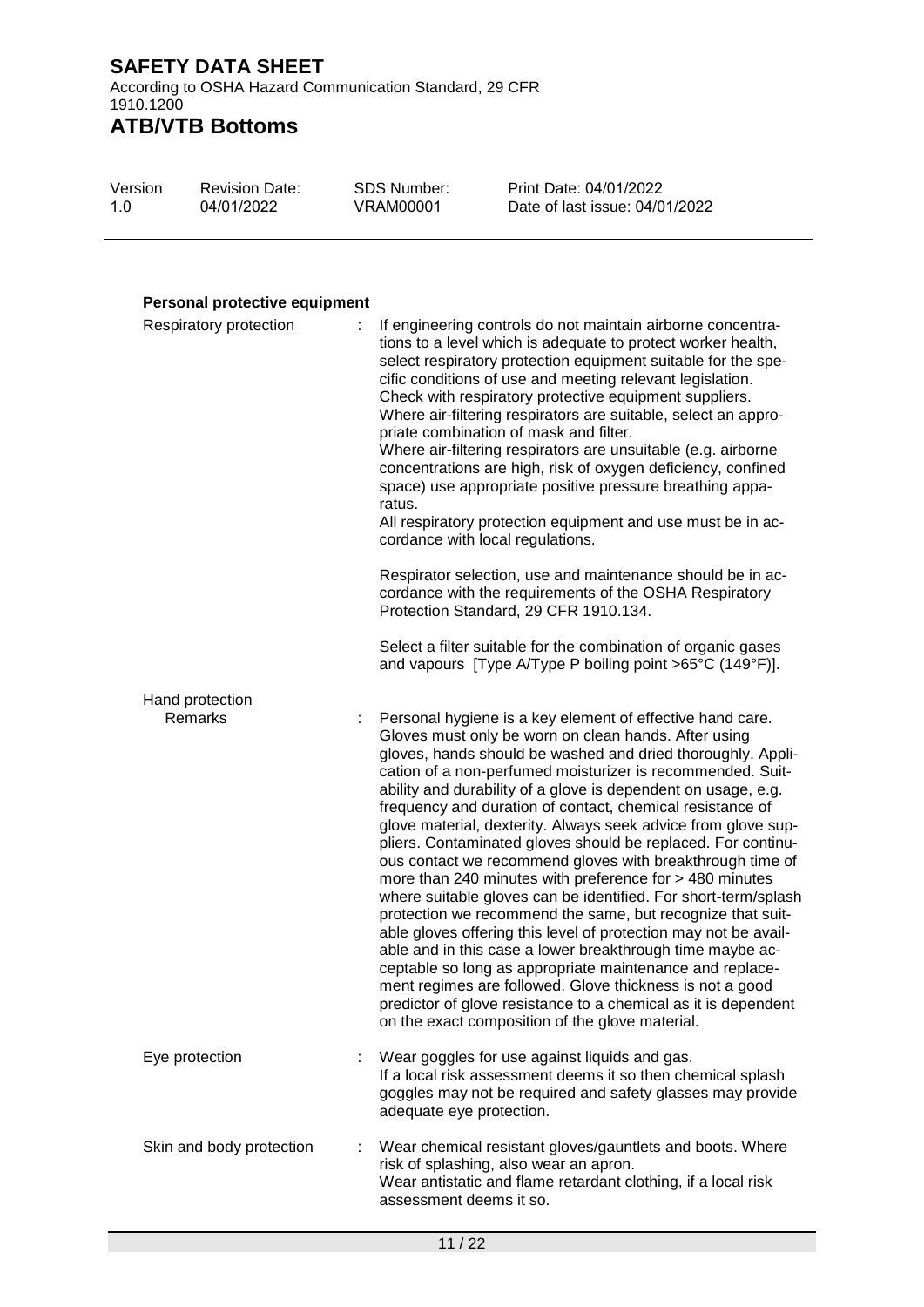According to OSHA Hazard Communication Standard, 29 CFR 1910.1200

# **ATB/VTB Bottoms**

| Version<br>1.0                         |            | <b>Revision Date:</b><br>04/01/2022                |   | SDS Number:<br><b>VRAM00001</b>                 | Print Date: 04/01/2022<br>Date of last issue: 04/01/2022                                                                                                                                                                                                                                                                   |
|----------------------------------------|------------|----------------------------------------------------|---|-------------------------------------------------|----------------------------------------------------------------------------------------------------------------------------------------------------------------------------------------------------------------------------------------------------------------------------------------------------------------------------|
|                                        |            | Protective measures                                | ÷ |                                                 | Personal protective equipment (PPE) should meet recom-<br>mended national standards. Check with PPE suppliers.                                                                                                                                                                                                             |
|                                        |            | Thermal hazards                                    |   |                                                 | When handling heated product, wear heat resistant gloves,<br>safety hat with chin strap, face shield (preferably with a chin<br>guard), safety glasses, heat resistant coveralls (with cuffs over<br>gloves and legs over boots), neck protection and heavy duty<br>boots, e.g. leather for heat resistance.               |
|                                        |            | Hygiene measures                                   | ÷ | Practice good housekeeping.                     | Always observe good personal hygiene measures, such as<br>washing hands after handling the material and before eating,<br>drinking, and/or smoking. Routinely wash work clothing and<br>protective equipment to remove contaminants. Discard con-<br>taminated clothing and footwear that cannot be cleaned.               |
| <b>Environmental exposure controls</b> |            |                                                    |   |                                                 |                                                                                                                                                                                                                                                                                                                            |
|                                        |            | General advice                                     |   | vapour.<br>section 6.<br>ronmental legislation. | : Local guidelines on emission limits for volatile substances<br>must be observed for the discharge of exhaust air containing<br>Information on accidental release measures are to be found in<br>Minimise release to the environment. An environmental as-<br>sessment must be made to ensure compliance with local envi- |
|                                        |            | <b>SECTION 9. PHYSICAL AND CHEMICAL PROPERTIES</b> |   |                                                 |                                                                                                                                                                                                                                                                                                                            |
|                                        | Appearance |                                                    |   |                                                 | Green-black oil to black, viscous semi-solid.                                                                                                                                                                                                                                                                              |
|                                        | Colour     |                                                    |   | Data not available                              |                                                                                                                                                                                                                                                                                                                            |
|                                        | Odour      |                                                    |   | egg odour.                                      | Odour varies; may range from strong hydrocarbon to rotten                                                                                                                                                                                                                                                                  |

- Odour Threshold : Data not available
- Melting point/freezing point : Data not available

pH : Not applicable

- Initial boiling point and boiling Data not available
- range Flash point : 90 °C / 194 °F Evaporation rate : Data not available Flammability (solid, gas) : Not applicable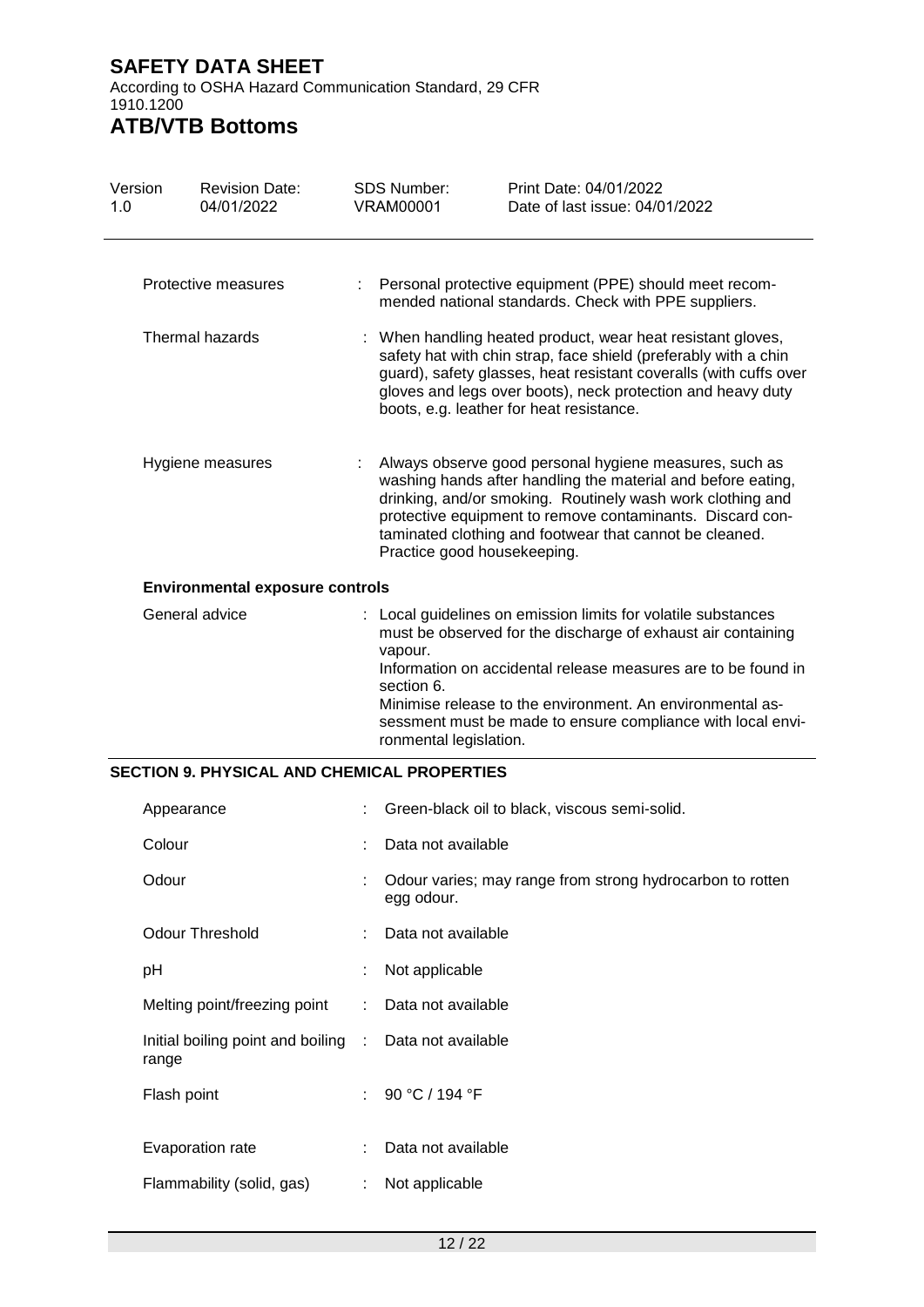According to OSHA Hazard Communication Standard, 29 CFR 1910.1200

#### **ATB/VTB Bottoms** Version Revision Date: SDS Number: Print Date: 04/01/2022

| 1.0 | 04/01/2022                                          |    | <b>VRAM00001</b>                     | Date of last issue: 04/01/2022                                                                                                                                                                      |
|-----|-----------------------------------------------------|----|--------------------------------------|-----------------------------------------------------------------------------------------------------------------------------------------------------------------------------------------------------|
|     | Flammability (liquids)                              | ÷. | Does not sustain combustion.         |                                                                                                                                                                                                     |
|     | Upper explosion limit / upper<br>flammability limit | ÷. | no data available                    |                                                                                                                                                                                                     |
|     |                                                     |    | Typical 5 $%$ (V)                    |                                                                                                                                                                                                     |
|     | Lower explosion limit / Lower<br>flammability limit | ÷. | no data available                    |                                                                                                                                                                                                     |
|     |                                                     |    | Typical $0.5\%$ (V)                  |                                                                                                                                                                                                     |
|     | Vapour pressure                                     |    | Data not available                   |                                                                                                                                                                                                     |
|     | Relative vapour density                             |    | Data not available                   |                                                                                                                                                                                                     |
|     | Relative density                                    |    | $0.9 - 0.94$                         |                                                                                                                                                                                                     |
|     | Density                                             |    | 0.9554 g/cm3                         |                                                                                                                                                                                                     |
|     | Solubility(ies)<br>Water solubility                 |    | 0.05 g/l negligible                  |                                                                                                                                                                                                     |
|     | Partition coefficient: n-<br>octanol/water          |    | log Pow: ca. 2 - 20                  |                                                                                                                                                                                                     |
|     |                                                     |    | Data not available                   |                                                                                                                                                                                                     |
|     | Auto-ignition temperature                           |    | Data not available                   |                                                                                                                                                                                                     |
|     |                                                     |    | > 250 °C / 482 °F                    |                                                                                                                                                                                                     |
|     | Decomposition temperature                           |    | : no data available                  |                                                                                                                                                                                                     |
|     | Viscosity<br>Viscosity, dynamic                     |    | Data not available                   |                                                                                                                                                                                                     |
|     | Viscosity, kinematic                                |    | 1220 mm2/s                           |                                                                                                                                                                                                     |
|     | <b>Explosive properties</b>                         |    | Classification Code: Not classified. |                                                                                                                                                                                                     |
|     |                                                     |    | Not applicable                       |                                                                                                                                                                                                     |
|     | Oxidizing properties                                |    | Not applicable                       |                                                                                                                                                                                                     |
|     |                                                     |    | Data not available                   |                                                                                                                                                                                                     |
|     | Surface tension                                     |    | Data not available                   |                                                                                                                                                                                                     |
|     | Conductivity                                        |    |                                      | Low conductivity: $<$ 100 pS/m, The conductivity of this material<br>makes it a static accumulator., A liquid is typically considered<br>nonconductive if its conductivity is below 100 pS/m and is |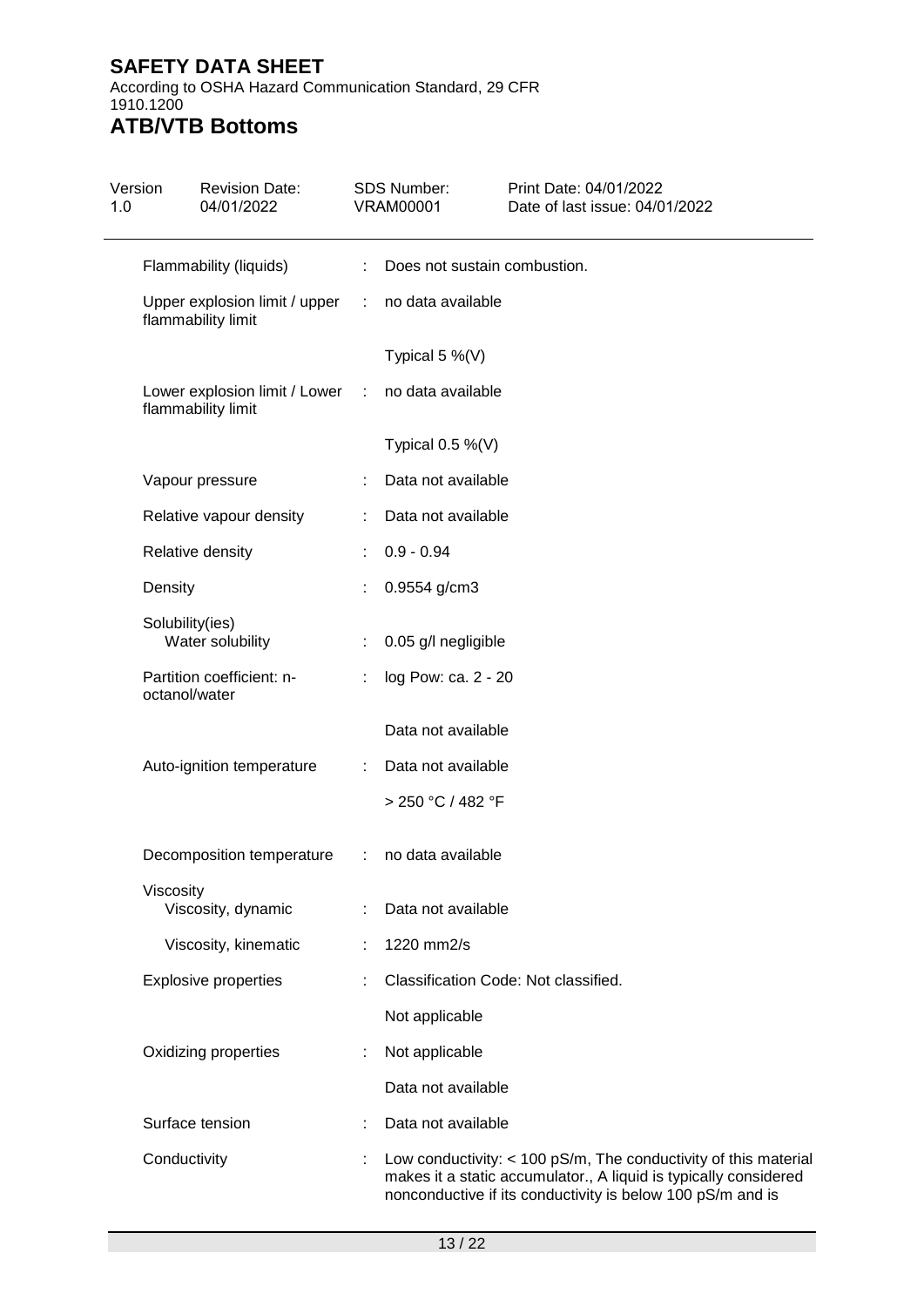According to OSHA Hazard Communication Standard, 29 CFR 1910.1200

### **ATB/VTB Bottoms**

| Version<br>1.0 | <b>Revision Date:</b><br>04/01/2022 | <b>SDS Number:</b><br>VRAM00001 | Print Date: 04/01/2022<br>Date of last issue: 04/01/2022                                                                                                                                                                                                                                                                                                                                                                                                                                                                                                                                                                                                                                                                                                                                                                                                                        |
|----------------|-------------------------------------|---------------------------------|---------------------------------------------------------------------------------------------------------------------------------------------------------------------------------------------------------------------------------------------------------------------------------------------------------------------------------------------------------------------------------------------------------------------------------------------------------------------------------------------------------------------------------------------------------------------------------------------------------------------------------------------------------------------------------------------------------------------------------------------------------------------------------------------------------------------------------------------------------------------------------|
|                |                                     | uid<br>uid                      | considered semi-conductive if its conductivity is below 10,000<br>pS/m., Whether a liquid is nonconductive or semiconductive,<br>the precautions are the same., A number of factors, for exam-<br>ple liquid temperature, presence of contaminants, and anti-<br>static additives can greatly influence the conductivity of a liq-<br>Low conductivity: $<$ 100 pS/m, The conductivity of this material<br>makes it a static accumulator., A liquid is typically considered<br>nonconductive if its conductivity is below 100 pS/m and is<br>considered semi-conductive if its conductivity is below 10,000<br>pS/m., Whether a liquid is nonconductive or semiconductive,<br>the precautions are the same., A number of factors, for exam-<br>ple liquid temperature, presence of contaminants, and anti-<br>static additives can greatly influence the conductivity of a liq- |
|                | Molecular weight                    | Data not available              |                                                                                                                                                                                                                                                                                                                                                                                                                                                                                                                                                                                                                                                                                                                                                                                                                                                                                 |

#### **SECTION 10. STABILITY AND REACTIVITY**

| Reactivity                              |   | Oxidises on contact with air.                                                                                                                                                                                                                                                                                                                                                                                                              |  |
|-----------------------------------------|---|--------------------------------------------------------------------------------------------------------------------------------------------------------------------------------------------------------------------------------------------------------------------------------------------------------------------------------------------------------------------------------------------------------------------------------------------|--|
| Chemical stability                      |   | Stable under normal conditions of use.                                                                                                                                                                                                                                                                                                                                                                                                     |  |
| Possibility of hazardous reac-<br>tions | ÷ | No hazardous reaction is expected when handled and stored<br>according to provisions                                                                                                                                                                                                                                                                                                                                                       |  |
| Conditions to avoid                     |   | : Avoid heat, sparks, open flames and other ignition sources.                                                                                                                                                                                                                                                                                                                                                                              |  |
|                                         |   | In certain circumstances product can ignite due to static elec-<br>tricity.                                                                                                                                                                                                                                                                                                                                                                |  |
| Incompatible materials                  |   | Strong oxidising agents.                                                                                                                                                                                                                                                                                                                                                                                                                   |  |
| Hazardous decomposition<br>products     |   | Hydrogen sulphide.<br>Hazardous decomposition products are not expected to form<br>during normal storage.<br>Thermal decomposition is highly dependent on conditions. A<br>complex mixture of airborne solids, liquids and gases includ-<br>ing carbon monoxide, carbon dioxide, sulphur oxides and<br>unidentified organic compounds will be evolved when this<br>material undergoes combustion or thermal or oxidative degra-<br>dation. |  |

#### **SECTION 11. TOXICOLOGICAL INFORMATION**

| Basis for assessment | : Information given is based on product data, a knowledge of  |
|----------------------|---------------------------------------------------------------|
|                      | the components and the toxicology of similar products. Unless |
|                      | indicated otherwise, the data presented is representative of  |
|                      | the product as a whole, rather than for individual compo-     |
|                      | $nent(s)$ .                                                   |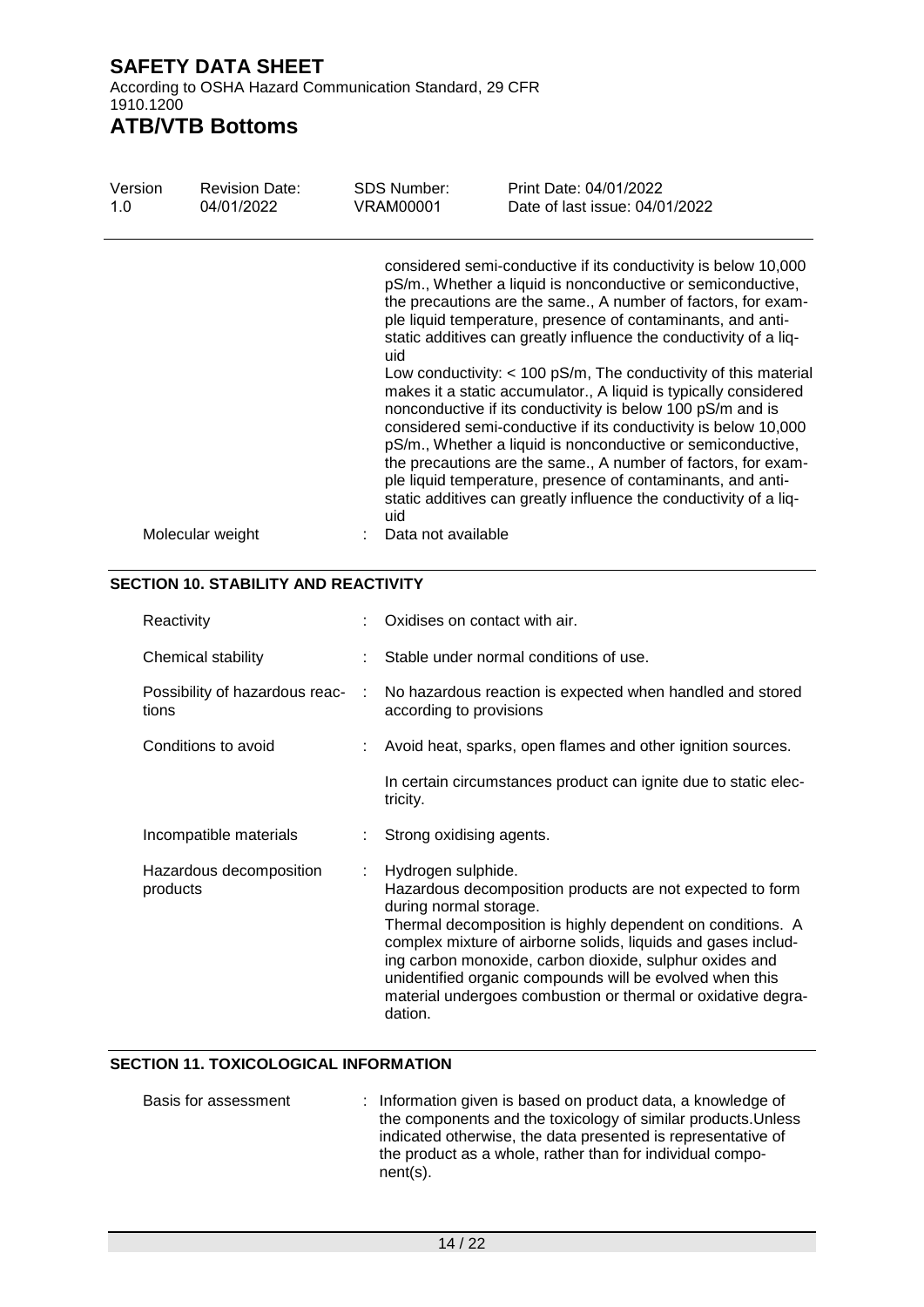According to OSHA Hazard Communication Standard, 29 CFR 1910.1200 **ATB/VTB Bottoms**

| Version | <b>Revision Date:</b> | SDS Number: | Print Date: 04/01/2022         |
|---------|-----------------------|-------------|--------------------------------|
| 1.0     | 04/01/2022            | VRAM00001   | Date of last issue: 04/01/2022 |

#### **Information on likely routes of exposure**

Skin and eye contact are the primary routes of exposure although exposure may occur through inhalation or following accidental ingestion.

#### **Acute toxicity**

|  | <b>Product:</b> |  |
|--|-----------------|--|
|  |                 |  |

| Acute oral toxicity       | : LD50 Oral (Rat): $>$ 5,000 mg/kg<br>Remarks: Low toxicity:                       |
|---------------------------|------------------------------------------------------------------------------------|
| Acute inhalation toxicity | : LC 50 (Rat): $>1 - 5$ mg/l<br>Exposure time: 4 h<br>Remarks: Harmful if inhaled. |
| Acute dermal toxicity     | : LD 50 (Rabbit): $> 2,000$ mg/kg<br>Remarks: Low toxicity:                        |

#### **Skin corrosion/irritation**

#### **Product:**

Remarks: Prolonged/repeated contact may cause defatting of the skin which can lead to dermatitis., Contact with hot material can cause thermal burns which may result in permanent skin damage., Slightly irritating to skin., Based on available data, the classification criteria are not met.

#### **Serious eye damage/eye irritation**

#### **Product:**

Remarks: Irritating to eyes. (Hydrogen Sulfide), Hot product may cause severe eye burns and/or blindness.

#### **Respiratory or skin sensitisation**

#### **Product:**

Remarks: Not a sensitiser. Based on available data, the classification criteria are not met.

#### **Germ cell mutagenicity**

#### **Product:**

|                                        | : Remarks: Positive in in-vitro, but negative in in-vivo mutagen-<br>icity assays.   |
|----------------------------------------|--------------------------------------------------------------------------------------|
| Germ cell mutagenicity-As-<br>sessment | : This product does not meet the criteria for classification in<br>categories 1A/1B. |

#### **Carcinogenicity**

#### **Product:**

Remarks: Causes cancer in laboratory animals.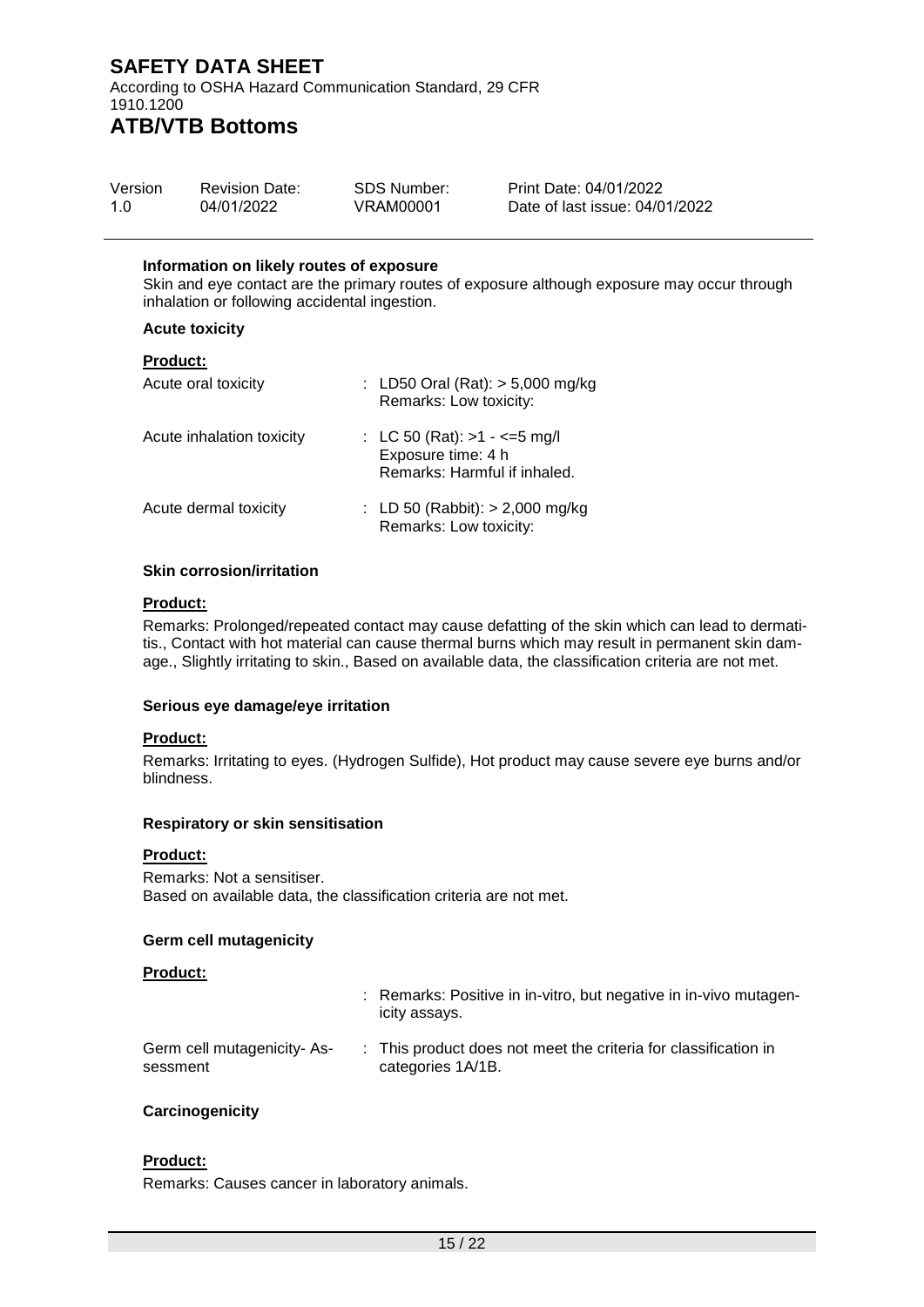According to OSHA Hazard Communication Standard, 29 CFR 1910.1200

# **ATB/VTB Bottoms**

| Version<br>1.0 | <b>Revision Date:</b><br>04/01/2022 | <b>SDS Number:</b><br><b>VRAM00001</b> | Print Date: 04/01/2022<br>Date of last issue: 04/01/2022                                                                                                                                      |            |
|----------------|-------------------------------------|----------------------------------------|-----------------------------------------------------------------------------------------------------------------------------------------------------------------------------------------------|------------|
| ment           | Carcinogenicity - Assess-           | : Category 1B                          |                                                                                                                                                                                               |            |
| <b>IARC</b>    |                                     |                                        | Group 2B: Possibly carcinogenic to humans                                                                                                                                                     |            |
|                |                                     | residues (petrole-<br>um), atm.tower   |                                                                                                                                                                                               | 64741-45-3 |
|                |                                     | Residues (Petroleum), Vacu-<br>um      |                                                                                                                                                                                               | 64741-56-6 |
|                |                                     | Gas oils (petroleum), heavy<br>vacuum  |                                                                                                                                                                                               | 64741-57-7 |
| <b>OSHA</b>    |                                     |                                        | No component of this product present at levels greater than or<br>equal to 0.1% is on OSHA's list of regulated carcinogens.                                                                   |            |
| <b>NTP</b>     |                                     | by NTP.                                | No component of this product present at levels greater than or<br>equal to 0.1% is identified as a known or anticipated carcinogen                                                            |            |
| <b>IARC</b>    |                                     |                                        |                                                                                                                                                                                               |            |
| uum            | Residues (Petroleum), Vac-          | mans' (IARC Group 2B).                 | Occupational exposures to hard bitumens and their emissions<br>during mastic asphalt work are 'possibly carcinogenic to hu-<br>Occupational exposures to straight-run bitumens and their fume |            |

#### **Reproductive toxicity**

#### **Product:**

|                                         | Remarks: Causes foetotoxicity at doses which are maternally<br>toxic.                |
|-----------------------------------------|--------------------------------------------------------------------------------------|
| Reproductive toxicity - As-<br>sessment | : This product does not meet the criteria for classification in<br>categories 1A/1B. |

humans' (IARC Group 2B).

condensates during road paving are 'possibly carcinogenic to

#### **STOT - single exposure**

#### **Product:**

Remarks: Inhalation of vapours or mists cause irritation to the respiratory system. (Hydrogen Sulfide), Contains hydrogen sulphide.

#### **STOT - repeated exposure**

#### **Product:**

Remarks: Causes damage to organs through prolonged or repeated exposure.

Target Organs: Blood, Liver, thymus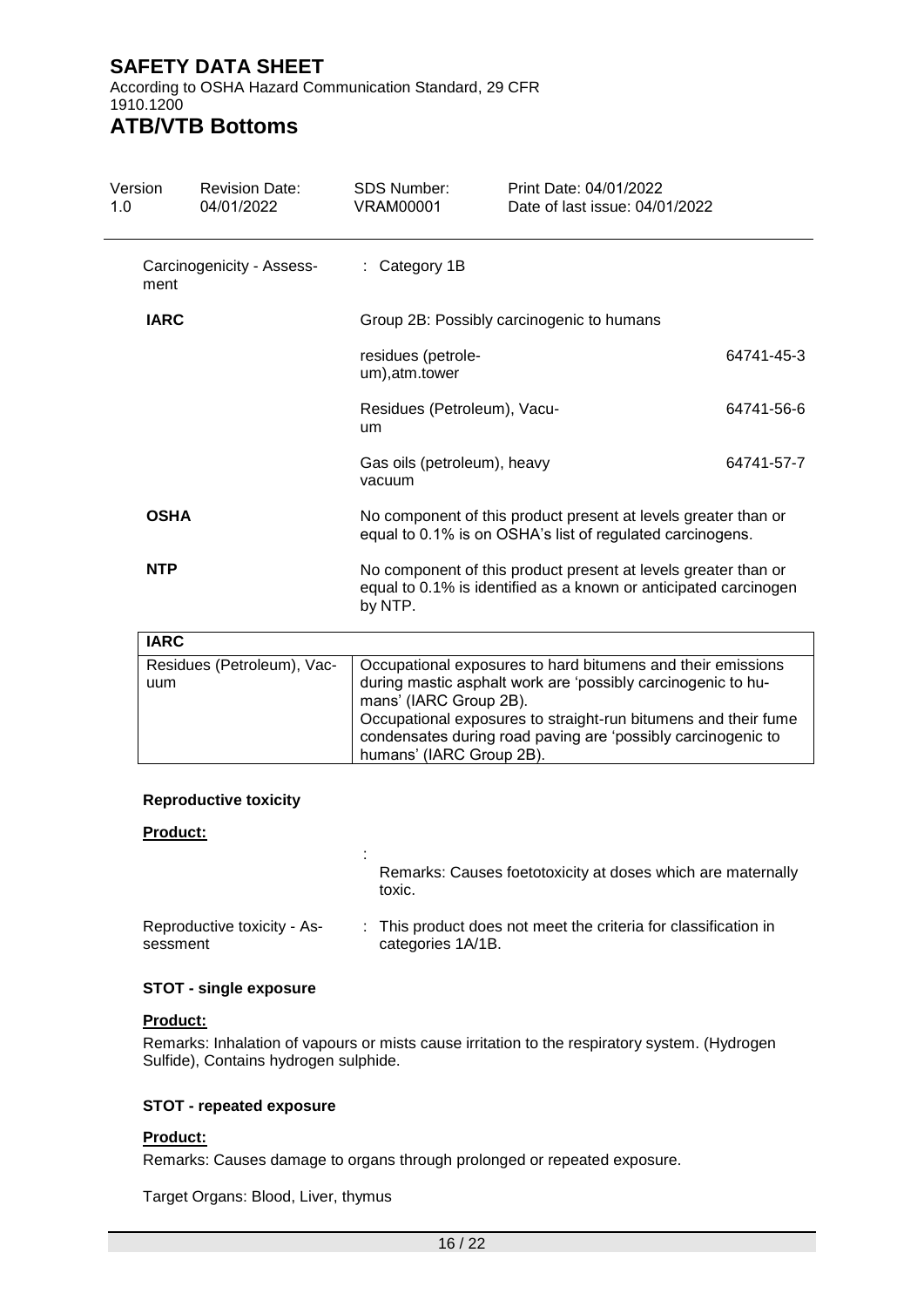According to OSHA Hazard Communication Standard, 29 CFR 1910.1200 **ATB/VTB Bottoms**

Version 1.0 Revision Date: 04/01/2022

SDS Number: VRAM00001

Print Date: 04/01/2022 Date of last issue: 04/01/2022

#### **Aspiration toxicity**

#### **Product:**

Not an aspiration hazard.

#### **Further information**

#### **Product:**

Remarks: H2S has a broad range of effects dependent on the airborne concentration and length of exposure: 0.02 ppm odour threshold, smell of rotten eggs; 10 ppm eye and respiratory tract irritation; 100 ppm coughing, headache, dizziness, nausea, eye irritation, loss of sense of smell in minutes; 200 ppm potential for pulmonary oedema after >20-30 minutes; 500 ppm loss of consciousness after short exposures, potential for respiratory arrest; >1000ppm immediate loss of consciousness, may lead rapidly to death, prompt cardiopulmonary resuscitation may be required. Do not depend on sense of smell for warning. H2S causes rapid olfactory fatigue (deadens sense of smell). There is no evidence that H2S will accumulate in the body tissue after repeated exposure., Classifications by other authorities under varying regulatory frameworks may exist.

#### **SECTION 12. ECOLOGICAL INFORMATION**

| Basis for assessment                                                       |    | : Fuels are typically made from blending several refinery<br>streams. Ecotoxicological studies have been carried out on a<br>variety of hydrocarbon blends and streams but not those con-<br>taining additives.<br>Information given is based on a knowledge of the components<br>and the ecotoxicology of similar products. Unless indicated<br>otherwise, the data presented is representative of the product<br>as a whole, rather than for individual component(s). |
|----------------------------------------------------------------------------|----|-------------------------------------------------------------------------------------------------------------------------------------------------------------------------------------------------------------------------------------------------------------------------------------------------------------------------------------------------------------------------------------------------------------------------------------------------------------------------|
| <b>Ecotoxicity</b>                                                         |    |                                                                                                                                                                                                                                                                                                                                                                                                                                                                         |
| <b>Product:</b><br>Toxicity to fish (Acute toxici-<br>ty)                  |    | Remarks: Harmful<br>$LL/EL/IL50 > 10 \le 100$ mg/l                                                                                                                                                                                                                                                                                                                                                                                                                      |
| Toxicity to daphnia and other<br>aquatic invertebrates (Acute<br>toxicity) |    | <b>Remarks: Toxic</b><br>$LL/EL/IL50 > 1 \le 10$ mg/l                                                                                                                                                                                                                                                                                                                                                                                                                   |
| Toxicity to algae (Acute tox-<br>icity)                                    |    | Remarks: Very toxic.<br>$LL/EL/IL50 < 1$ mg/l                                                                                                                                                                                                                                                                                                                                                                                                                           |
| Toxicity to fish (Chronic tox-<br>icity)                                   | ÷. | Remarks: NOEC/NOEL > 0.01 - <= 0.1 mg/l                                                                                                                                                                                                                                                                                                                                                                                                                                 |
| aquatic invertebrates (Chron-                                              |    | Toxicity to daphnia and other : Remarks: NOEC/NOEL > 0.1 - <= 1.0 mg/l                                                                                                                                                                                                                                                                                                                                                                                                  |
|                                                                            |    | 17/22                                                                                                                                                                                                                                                                                                                                                                                                                                                                   |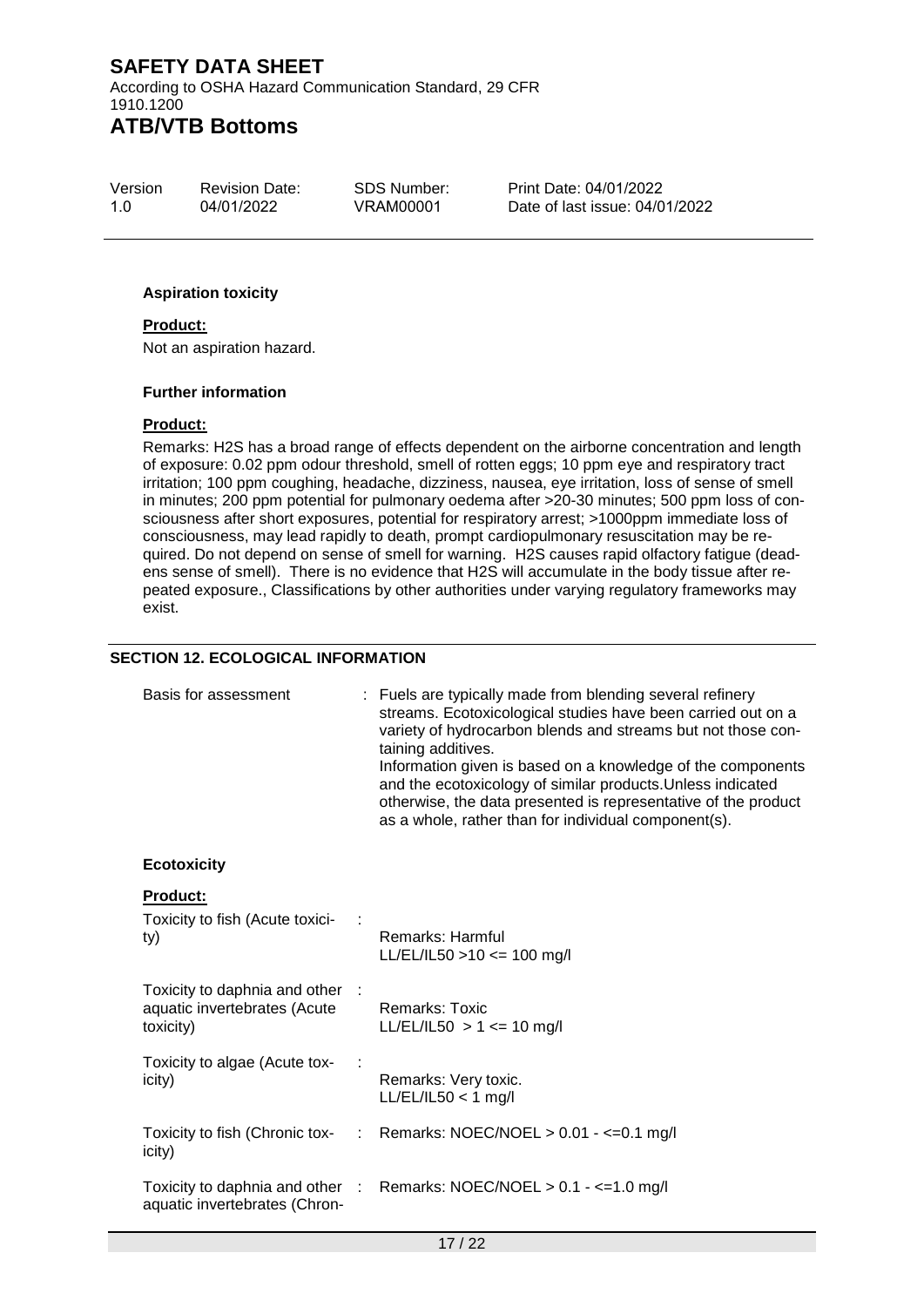According to OSHA Hazard Communication Standard, 29 CFR 1910.1200

### **ATB/VTB Bottoms**

| Version<br>1.0 |                             | <b>Revision Date:</b><br>04/01/2022            |    | <b>SDS Number:</b><br><b>VRAM00001</b>                            | Print Date: 04/01/2022<br>Date of last issue: 04/01/2022                                                                                                                     |
|----------------|-----------------------------|------------------------------------------------|----|-------------------------------------------------------------------|------------------------------------------------------------------------------------------------------------------------------------------------------------------------------|
|                | ic toxicity)                |                                                |    |                                                                   |                                                                                                                                                                              |
|                |                             | Toxicity to microorganisms<br>(Acute toxicity) | t. | Remarks: LL/EL/IL50 > 100 mg/l<br>Practically non toxic:          | Based on available data, the classification criteria are not met.                                                                                                            |
|                |                             | <b>Persistence and degradability</b>           |    |                                                                   |                                                                                                                                                                              |
|                | Product:                    | Biodegradability                               |    | tochemical reactions in air.                                      | Remarks: The volatile constituents will oxidize rapidly by pho-<br>Major constituents are inherently biodegradable.                                                          |
|                |                             | <b>Bioaccumulative potential</b>               |    |                                                                   |                                                                                                                                                                              |
|                | Product:                    | Bioaccumulation                                |    | mulate.                                                           | Remarks: Contains constituents with the potential to bioaccu-                                                                                                                |
|                |                             | <b>Mobility in soil</b>                        |    |                                                                   |                                                                                                                                                                              |
|                | <b>Product:</b><br>Mobility |                                                |    | groundwater.<br>Contains volatile components.<br>Floats on water. | Remarks: Partly evaporates from water or soil surfaces, but a<br>significant proportion will remain after one day.<br>Large volumes may penetrate soil and could contaminate |
|                |                             | Other adverse effects                          |    |                                                                   |                                                                                                                                                                              |
|                | <b>Product:</b><br>mation   | Additional ecological infor-                   |    | age organisms.                                                    | Films formed on water may affect oxygen transfer and dam-                                                                                                                    |

#### **SECTION 13. DISPOSAL CONSIDERATIONS**

| <b>Disposal methods</b> |                                                                                                                                                                                                                                                                                                                                                                                                                                                                                                                                                                                            |
|-------------------------|--------------------------------------------------------------------------------------------------------------------------------------------------------------------------------------------------------------------------------------------------------------------------------------------------------------------------------------------------------------------------------------------------------------------------------------------------------------------------------------------------------------------------------------------------------------------------------------------|
| Waste from residues     | : Recover or recycle if possible.<br>It is the responsibility of the waste generator to determine the<br>toxicity and physical properties of the material generated to<br>determine the proper waste classification and disposal meth-<br>ods in compliance with applicable regulations.<br>Do not dispose into the environment, in drains or in water<br>courses<br>Do not dispose of tank water bottoms by allowing them to<br>drain into the ground.<br>Waste arising from a spillage or tank cleaning should be dis-<br>posed of in accordance with prevailing regulations, preferably |
|                         |                                                                                                                                                                                                                                                                                                                                                                                                                                                                                                                                                                                            |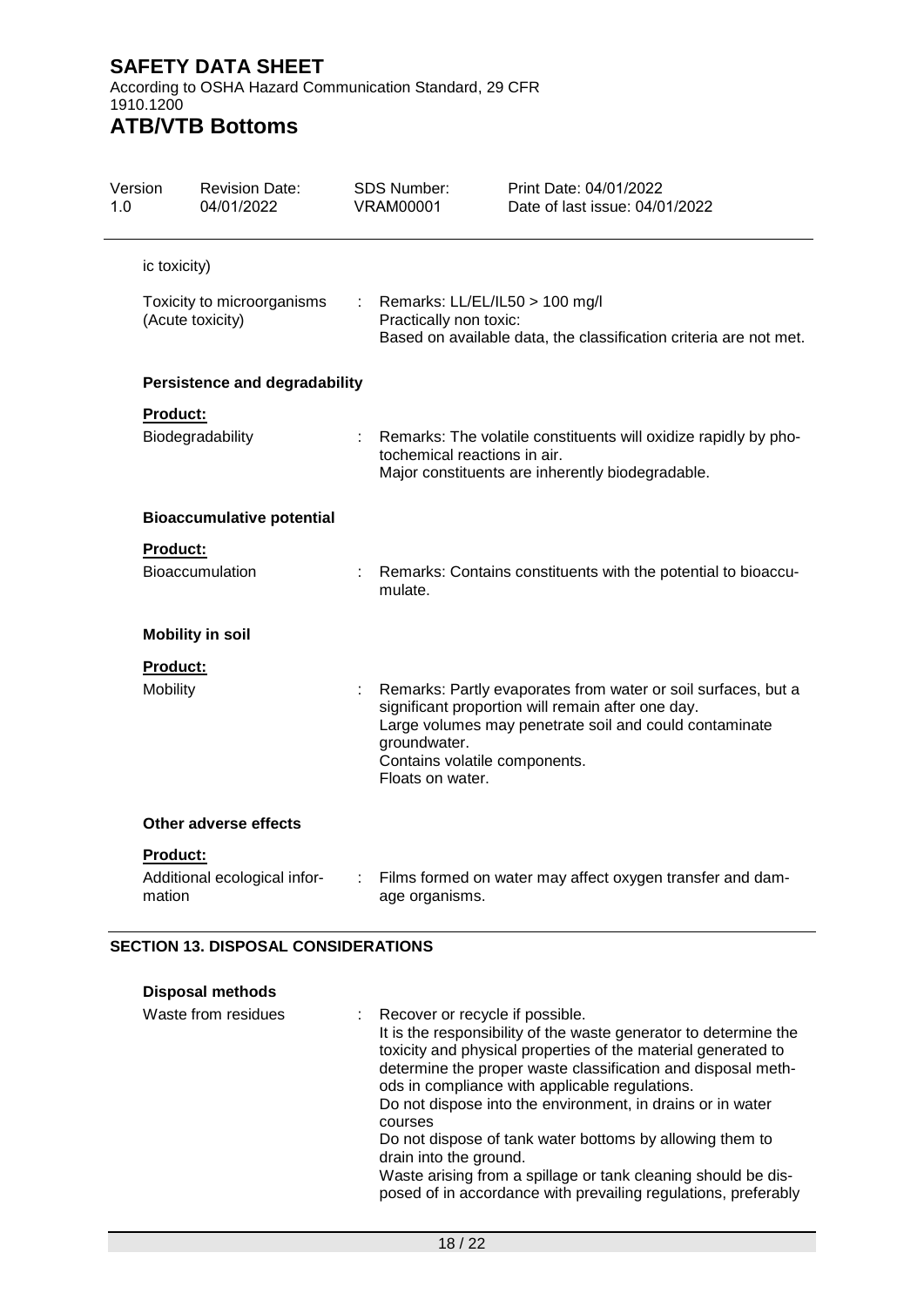According to OSHA Hazard Communication Standard, 29 CFR 1910.1200

# **ATB/VTB Bottoms**

| Version<br>1.0 | <b>Revision Date:</b><br>04/01/2022                                                                               | <b>SDS Number:</b><br>VRAM00001 | Print Date: 04/01/2022<br>Date of last issue: 04/01/2022                                                                                                                                                                                                                                                                     |
|----------------|-------------------------------------------------------------------------------------------------------------------|---------------------------------|------------------------------------------------------------------------------------------------------------------------------------------------------------------------------------------------------------------------------------------------------------------------------------------------------------------------------|
|                |                                                                                                                   |                                 | to a recognised collector or contractor. The competence of the<br>collector or contractor should be established beforehand.                                                                                                                                                                                                  |
|                | Contaminated packaging<br>Send to drum recoverer or metal reclaimer.<br>Drain container thoroughly.<br>container. |                                 | After draining, vent in a safe place away from sparks and fire.<br>Residues may cause an explosion hazard if heated above the<br>flash point. Do not puncture, cut or weld uncleaned drums.<br>Do not pollute the soil, water or environment with the waste<br>Comply with any local recovery or waste disposal regulations. |
|                | <b>Local legislation</b>                                                                                          |                                 |                                                                                                                                                                                                                                                                                                                              |
| <b>Remarks</b> |                                                                                                                   |                                 | : Disposal should be in accordance with applicable regional,<br>national, and local laws and regulations.<br>Local regulations may be more stringent than regional or na-<br>tional requirements and must be complied with.                                                                                                  |

#### **SECTION 14. TRANSPORT INFORMATION**

#### **National Regulations**

|                                  | US Department of Transportation Classification (49 CFR Parts 171-180)                                                                                                                                                      |
|----------------------------------|----------------------------------------------------------------------------------------------------------------------------------------------------------------------------------------------------------------------------|
| UN/ID/NA number                  | : UN 1268                                                                                                                                                                                                                  |
| Proper shipping name             | : PETROLEUM DISTILLATES, N.O.S.                                                                                                                                                                                            |
| Class                            | $:$ CBL                                                                                                                                                                                                                    |
| Packing group                    | -III                                                                                                                                                                                                                       |
| Labels                           | <b>NON</b>                                                                                                                                                                                                                 |
| <b>ERG Code</b>                  | : 128                                                                                                                                                                                                                      |
| Marine pollutant                 | no                                                                                                                                                                                                                         |
| Remarks                          | This material is not regulated under 49 CFR if in a container of<br>119 gallon capacity or less. This material is an 'OIL' under 49<br>CFR Part 130 when transported in a container of 3500 gallon<br>capacity or greater. |
| <b>International Regulations</b> |                                                                                                                                                                                                                            |
| <b>IATA-DGR</b>                  |                                                                                                                                                                                                                            |
| UN/ID No.                        | <b>UN 3082</b>                                                                                                                                                                                                             |
| Proper shipping name             | : ENVIRONMENTALLY HAZARDOUS SUBSTANCE, LIQUID,<br>N.O.S.<br>(Petroleum distillate)                                                                                                                                         |
| Class                            | :9                                                                                                                                                                                                                         |
| Packing group                    | : III                                                                                                                                                                                                                      |
| Labels                           | $\therefore$ 9                                                                                                                                                                                                             |
| <b>IMDG-Code</b>                 |                                                                                                                                                                                                                            |
| UN number                        | $:$ UN 3082                                                                                                                                                                                                                |
| Proper shipping name             | ENVIRONMENTALLY HAZARDOUS SUBSTANCE, LIQUID,<br>N.O.S.<br>(Petroleum distillate)                                                                                                                                           |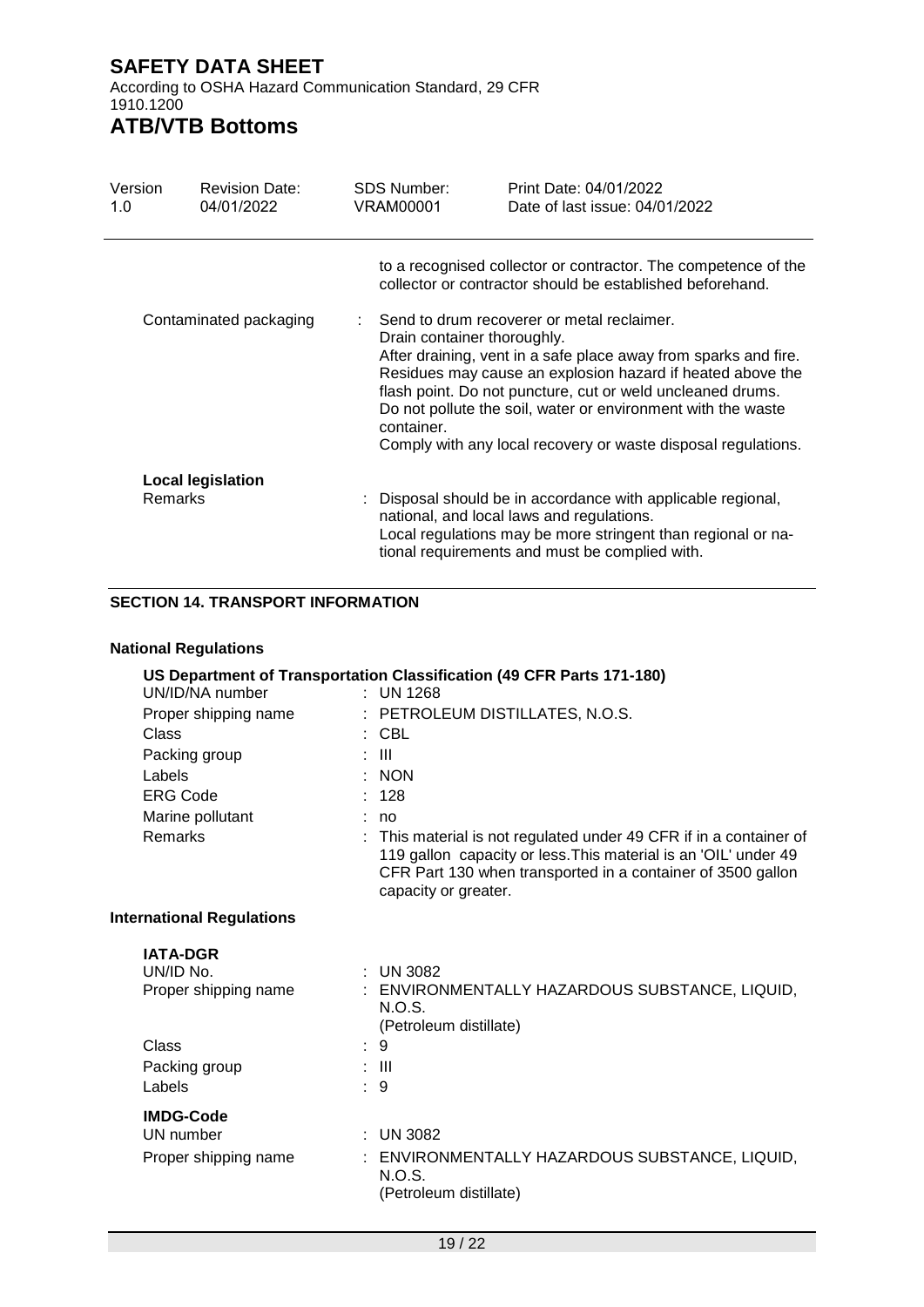According to OSHA Hazard Communication Standard, 29 CFR 1910.1200

# **ATB/VTB Bottoms**

| Version<br>1.0                   | <b>Revision Date:</b><br>04/01/2022                                      | <b>SDS Number:</b><br>VRAM00001 | Print Date: 04/01/2022<br>Date of last issue: 04/01/2022 |  |
|----------------------------------|--------------------------------------------------------------------------|---------------------------------|----------------------------------------------------------|--|
| Class<br>Packing group<br>Labels | Marine pollutant                                                         | : 9<br>: III<br>: 9<br>: yes    |                                                          |  |
|                                  | Transport in bulk according to Annex II of MARPOL 73/78 and the IBC Code |                                 |                                                          |  |

Not applicable for product as supplied. MARPOL Annex 1 rules apply for bulk shipments by sea.

#### **Special precautions for user**

| Remarks                       | : Special Precautions: Refer to Chapter 7, Handling & Storage,<br>for special precautions which a user needs to be aware of or<br>needs to comply with in connection with transport.                                         |
|-------------------------------|------------------------------------------------------------------------------------------------------------------------------------------------------------------------------------------------------------------------------|
| <b>Additional Information</b> | : This material is not regulated under 49 CFR if in a container<br>of 119 gallon capacity or less. This material is an 'OIL' under<br>49 CFR Part 130 when transported in a container of 3500<br>gallon capacity or greater. |

#### **SECTION 15. REGULATORY INFORMATION**

#### **EPCRA - Emergency Planning and Community Right-to-Know Act**

\*: This material does not contain any components with a CERCLA RQ. Vertex HSSE classifies this material as an "oil" under the CERCLA Petroleum Exclusion, therefore re-leases to the environment are not reportable under CERCLA.

#### **SARA 304 Extremely Hazardous Substances Reportable Quantity**

This material does not contain any components with a section 304 EHS RQ.

#### **SARA 302 Extremely Hazardous Substances Threshold Planning Quantity**

This material does not contain any components with a section 302 EHS TPQ.

| SARA 311/312 Hazards | Flammable (gases, aerosols, liquids, or solids)<br>Carcinogenicity<br>Acute toxicity (any route of exposure)<br>Reproductive toxicity<br>Specific target organ toxicity (single or repeated exposure) |
|----------------------|-------------------------------------------------------------------------------------------------------------------------------------------------------------------------------------------------------|
| <b>SARA 313</b>      | This material does not contain any chemical components with<br>known CAS numbers that exceed the threshold (De Minimis)<br>reporting levels established by SARA Title III, Section 313.               |

#### **Clean Water Act**

This product does not contain any Hazardous Chemicals listed under the U.S. CleanWater Act, Section 311, Table 117.3.

#### **US State Regulations**

#### **California Prop. 65**

This product does not contain any chemicals known to State of California to cause cancer, birth defects, or any other reproductive harm.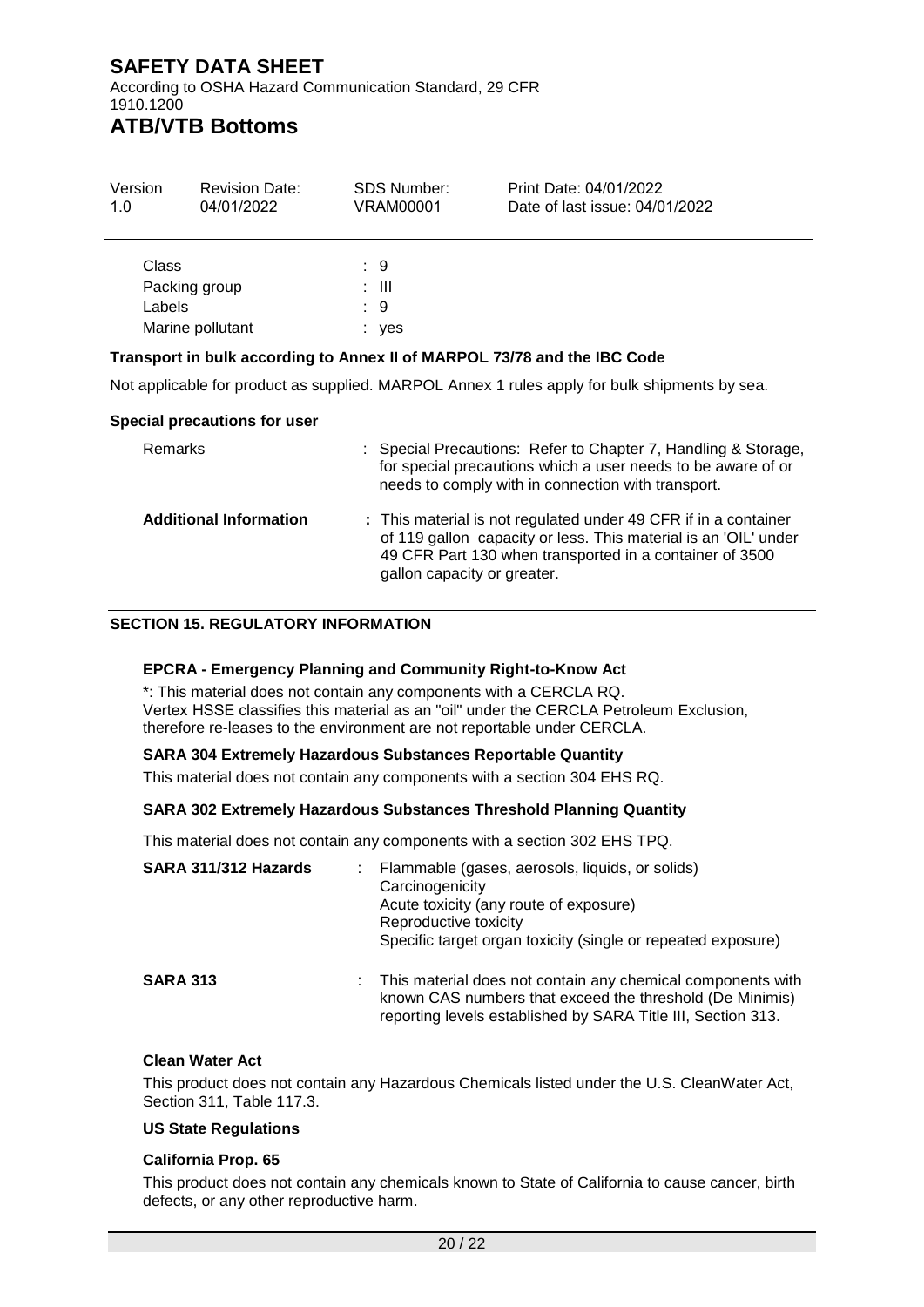According to OSHA Hazard Communication Standard, 29 CFR 1910.1200 **ATB/VTB Bottoms**

| Version | <b>Revision Date:</b> | SDS Number: | Print Date: 04/01/2022         |
|---------|-----------------------|-------------|--------------------------------|
| 1.O     | 04/01/2022            | VRAM00001   | Date of last issue: 04/01/2022 |

#### **Other regulations:**

The regulatory information is not intended to be comprehensive. Other regulations may apply to this material.

#### **The components of this product are reported in the following inventories:**

TSCA : All components listed.

#### **SECTION 16. OTHER INFORMATION**

#### **Further information**

NFPA Rating (Health, Fire, Reac-1, 1, 0 tivity)

#### **Full text of other abbreviations**

| <b>ACGIH</b><br>ACGIH / TWA |   | USA. ACGIH Threshold Limit Values (TLV)<br>8-hour, time-weighted average                                                                                                                                                                                                                                                                                                                                                                                                                                                                                                                                                                                                                                                                                                                                                                                                                                                                                                                                                                                                                                                                                                                                  |
|-----------------------------|---|-----------------------------------------------------------------------------------------------------------------------------------------------------------------------------------------------------------------------------------------------------------------------------------------------------------------------------------------------------------------------------------------------------------------------------------------------------------------------------------------------------------------------------------------------------------------------------------------------------------------------------------------------------------------------------------------------------------------------------------------------------------------------------------------------------------------------------------------------------------------------------------------------------------------------------------------------------------------------------------------------------------------------------------------------------------------------------------------------------------------------------------------------------------------------------------------------------------|
| Abbreviations and Acronyms  | ÷ | The standard abbreviations and acronyms used in this docu-<br>ment can be looked up in reference literature (e.g. scientific<br>dictionaries) and/or websites.                                                                                                                                                                                                                                                                                                                                                                                                                                                                                                                                                                                                                                                                                                                                                                                                                                                                                                                                                                                                                                            |
|                             |   | ACGIH = American Conference of Governmental Industrial<br>Hygienists<br>$ADR = European Agreement concerning the International$<br>Carriage of Dangerous Goods by Road<br>AICS = Australian Inventory of Chemical Substances<br>ASTM = American Society for Testing and Materials<br>BEL = Biological exposure limits<br>BTEX = Benzene, Toluene, Ethylbenzene, Xylenes<br>CAS = Chemical Abstracts Service<br>CEFIC = European Chemical Industry Council<br>CLP = Classification Packaging and Labelling<br>$COC = C$ leveland Open-Cup<br>DIN = Deutsches Institut fur Normung<br>DMEL = Derived Minimal Effect Level<br>DNEL = Derived No Effect Level<br>DSL = Canada Domestic Substance List<br>$EC = European Commission$<br>EC50 = Effective Concentration fifty<br>ECETOC = European Center on Ecotoxicology and Toxicolo-<br>gy Of Chemicals<br>ECHA = European Chemicals Agency<br>EINECS = The European Inventory of Existing Commercial<br><b>Chemical Substances</b><br>EL50 = Effective Loading fifty<br>ENCS = Japanese Existing and New Chemical Substances<br>Inventory<br>EWC = European Waste Code<br>GHS = Globally Harmonised System of Classification and<br>Labelling of Chemicals |